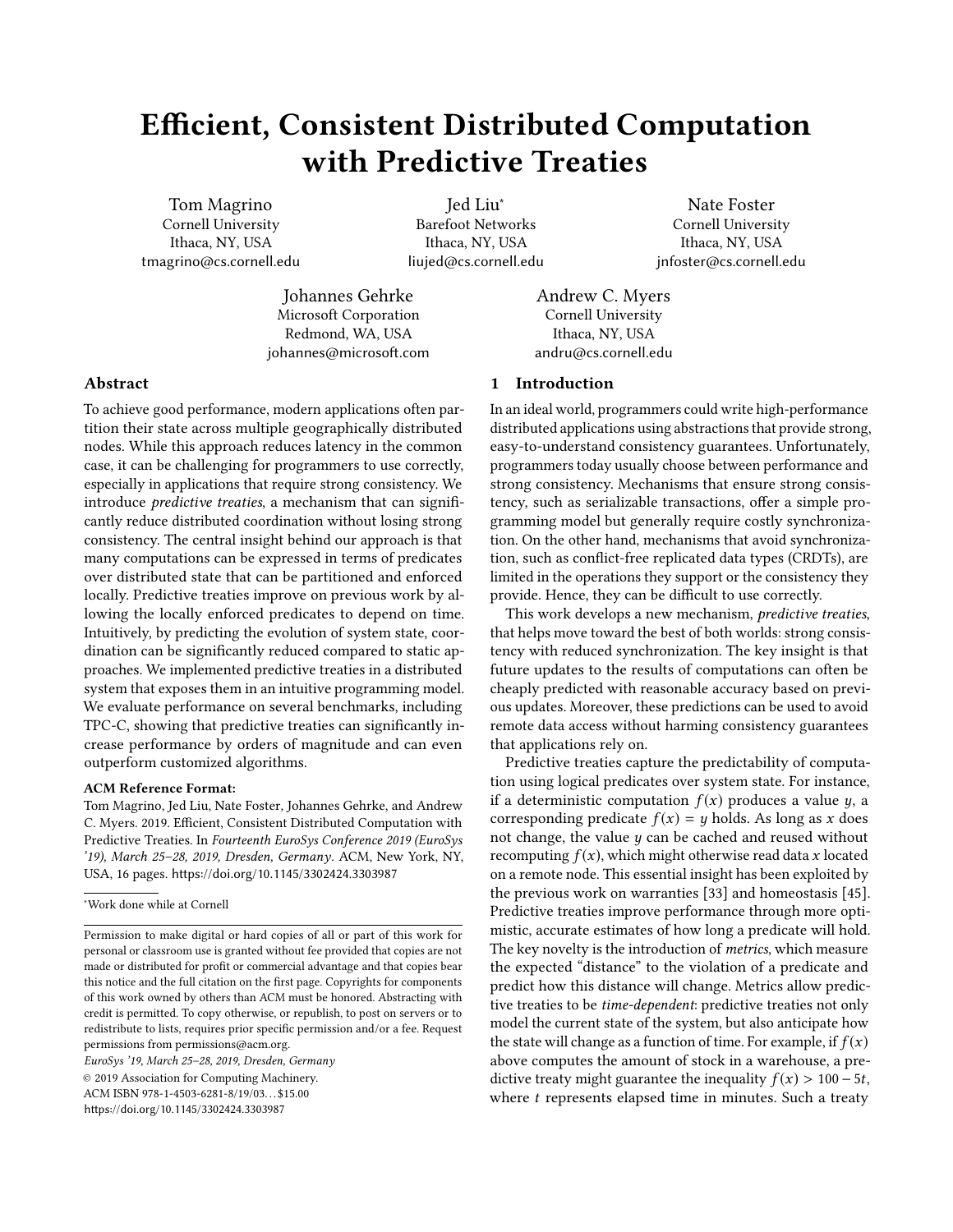would allow this inequality (and any other predicate it implies) to be evaluated without any distributed communication. Note that a predictive treaty is not an invariant in the strictest sense, as it is not guaranteed to hold for all time. Even so, our evaluation shows that time dependence allows predictive treaties to reduce synchronization by orders of magnitude for some applications.

Another novelty of predictive treaties is that they can be hierarchical: a treaty can be enforced by a set of other predictive treaties when the predicates in the lower-level treaties collectively imply the predicate in the top-level treaty. In cases where lower-level predictive treaties are each defined with respect to the local state at a single node, updates to that local state can be handled without synchronization, provided the update does not invalidate any local treaties. Thus, the higher-level predicate can be enforced locally, without synchronization. By structuring predictive treaties into a welldesigned hierarchy, it is possible to build systems in which distributed synchronization tends to involve small subgroups of nodes with good locality.

Of course, predictive treaties are not free: there are costs associated with creating and maintaining run-time objects to represent metrics and predicates. In a naive implementation, these costs could be greater than the costs associated with executing the distributed application itself. To help reduce this overhead, we introduce stipulated commit, a mechanism that allows the programmer to propose updates which are applied only if doing so does not violate a treaty. As shown in our evaluation, stipulated commit enables building distributed applications using simple predictive treaties whose performance is competitive with hand-written code.

In summary, this paper explores the design and implementation of predictive treaties as a primitive for distributed programming, and makes the following contributions:

- We introduce predictive treaties and illustrate how their time dependence allows communication to be avoided, by using trends in local updates to predict future state.
- We show that with acceptable cost, *metrics* can be maintained that predict state evolution with sufficient accuracy to support predictive treaties.
- We demonstrate that hierarchical predictive treaties can be used to localize and reduce synchronization costs.
- We introduce stipulated commit as a programming abstraction that simplifies obtaining good performance from predictive treaties.

## 2 System Model

Applications are assumed to run on a distributed system comprising multiple geodistributed host nodes that store data objects and perform computation. Each object's current state is stored at a single location (its store). A store may be implemented by a machine or by a set of machines, possibly

replicated across an availability zone<sup>[1](#page-1-0)</sup> for high availability. We abstract from such implementation details of a store and just treat it as a single node.

Clients can read and modify objects at one or more stores within a distributed transaction. The system uses a commit protocol, such as two-phase commit (2PC) [\[11\]](#page-14-1), to ensure that transactions are linearizable (strictly serializable) [\[25,](#page-14-2) [40\]](#page-14-3). Thus, unlike some prior work (e.g., [\[8,](#page-14-4) [9\]](#page-14-5)) that enforces notions of consistency defined in terms of programmer-specified invariants, we assume that the underlying system offers strong consistency by default.

We refer to the system state as seen by a transaction as the current system state; it is the set of object values that result from applying previously committed transactions in the serialization order guaranteed by strict serializability. In a running transaction that has not yet committed, an object may take on a new value that is not yet visible to other transactions, and this object value may be cached at the client(s) performing the transaction. Once the transaction is committed, the new object value is updated at the object's store and becomes part of the current system state.

For transactions that span multiple geodistributed stores, the high communication latency can reduce throughput and increase contention with other transactions. Our goal is to avoid distributed synchronization, where client requests wait for communication over long distances. In particular, we aim to avoid multi-store transactions, whose commit protocols require such synchronization. Background messages sent outside of client-initiated transactions are not considered synchronizations if they are unlikely to delay client requests.

We assume that system nodes maintain loosely synchronized clocks that agree with only limited precision. This assumption is reasonable; the accuracy of clock synchronization offered by older protocols such as NTP [\[37\]](#page-14-6) and Marzullo's algorithm [\[35\]](#page-14-7) already suffices for the results presented in this paper. In fact, recent work has shown that clocks can be kept synchronized with much greater precision and with failure rates that are lower than a host of other more serious failures such as bad CPUs [\[15,](#page-14-8) [21,](#page-14-9) [29,](#page-14-10) [46\]](#page-15-2).

## <span id="page-1-1"></span>3 Predictive Treaties by Example: Voting

We begin by considering a simple application where predictive treaties prove useful: a voting system that totals the votes for candidates in an election. Votes arrive at one of some number of geographically distributed voting stations and must be tallied to obtain candidate totals. The application keeps track of which candidate is leading—a global property and makes this information widely available. While accurate up-to-the-minute winner determination is not a feature of current voting systems, it is paradigmatic of a broader class of applications requiring tracking of data aggregates [\[6,](#page-14-11) [14,](#page-14-12) [41\]](#page-14-13).

<span id="page-1-0"></span> ${}^{1}$ A group of data centers with low latency between them.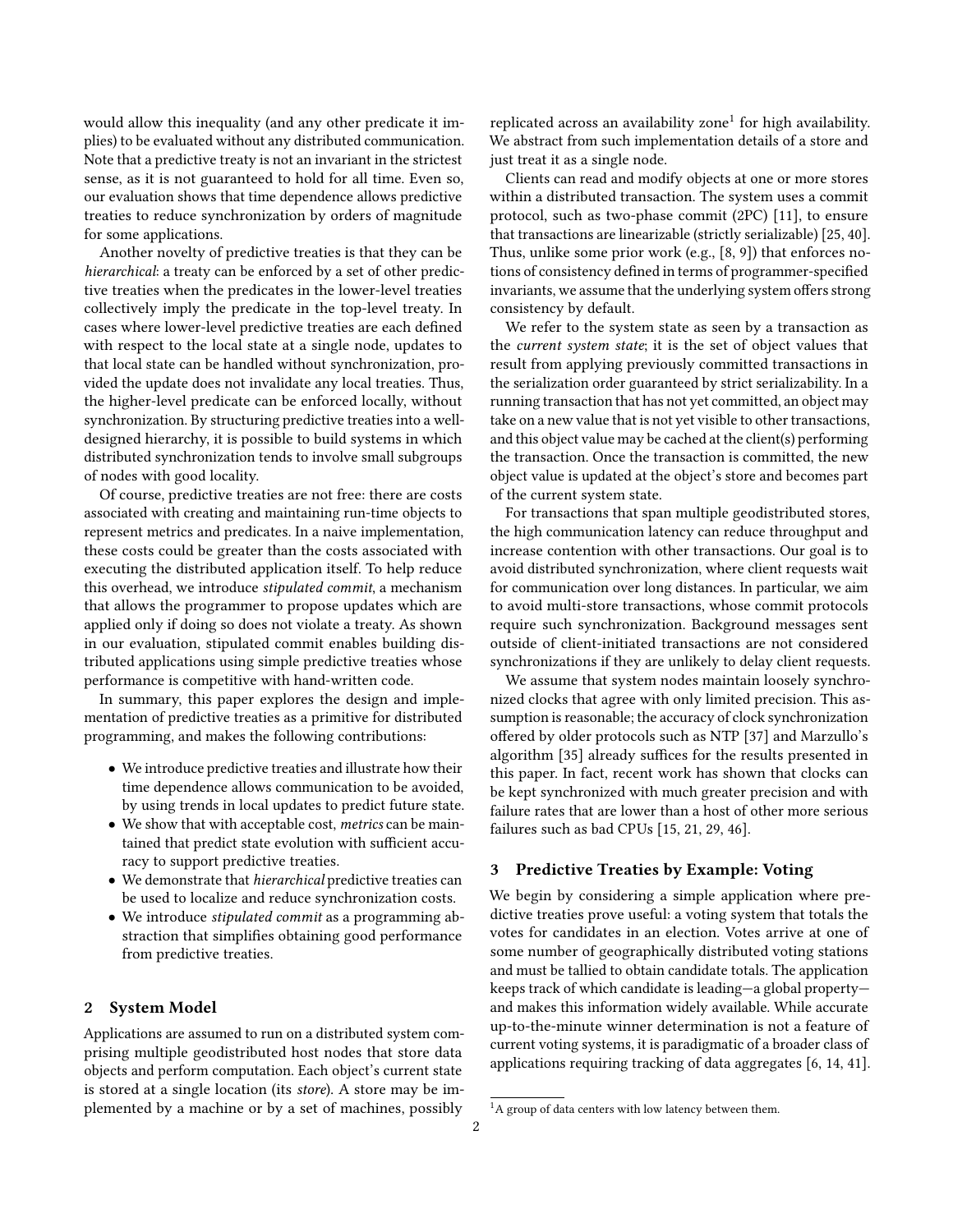<span id="page-2-0"></span>

Figure 1. Locally enforceable predictive treaties imply a global predicate. Here  $k_2 = -k_1$  and  $r_2 = -r_1$ .

For simplicity, assume there are two candidates, A and B, and two voting stations, nodes  $S_1$  and  $S_2$ . The two nodes process transactions for casting votes, vote(A) or vote(B), and query for the current front runner, winning\_candidate(). Voting increments a station-local vote total for the indicated candidate. At station  $S_1$ , the vote totals for the two candidates are  $a_1$  and  $b_1$ ; at  $S_2$ , they are  $a_2$  and  $b_2$ . Front runner queries return which candidate has a greater vote total across both nodes, ie. returning A when  $a_1 + a_2 > b_1 + b_2$ .

Because the current winner is a global property that depends on widely distributed data, any straightforward implementation of winning\_candidate() using conventional serializable transactions will be slow, even if the winner changes infrequently. Each transaction must check who the new winning candidate is before committing, and this check requires synchronization among all voting stations to ensure that the vote totals observed are consistent with the system state. Fortunately, the state of this application evolves in a predictable way that can be exploited by predictive treaties to avoid synchronization. In particular, each update changes only one total at a single station. Furthermore, we may reasonably assume that the overall voting trend is fairly consistent at each station, over significant time periods.

#### 3.1 Enforcing Predicates with Slack

Suppose A is in the lead, and the application creates a global predicate, winning\_candidate() =  $A$ , to monitor the current winner. This global predicate can be enforced using predictive treaties that track the local vote totals at each station.

With A currently in the lead, the global predicate is equivalent to the predicate  $(a_1 - b_1) + (a_2 - b_2) > 0$ : the total of the margins must be positive. Defining local margin variables  $m_1 = a_1 - b_1$  and  $m_2 = a_2 - b_2$ , this predicate can be written more simply:  $m_1 + m_2 > 0$ .

The quantity  $m_1 + m_2$  changes by 1 on each vote, so it tracks the minimum number of votes that might invalidate the global predicate. We call this quantity the slack of the global predicate, because it measures how far the global predicate is from being invalidated. The global predicate can therefore be enforced by identifying values  $k_1$  and  $k_2$  such that the inequalities  $m_1 > k_1$  and  $m_2 > k_2$  hold and the global slack  $k_1 + k_2$  is nonnegative. As long as the local predicates hold at all of the nodes, no synchronization is required. If an update violates a local predicate, then synchronization among the nodes is required, either to invalidate the global predicate or to establish new local predicates that can then be enforced. However, consistency is not threatened by the falsification of local predicates: the system falls back to synchronization to ensure consistency when predictive treaties no longer hold.

Ignoring questions of how to obtain local predicates and of how to choose values for  $k_1$  and  $k_2$ , what we have described thus far corresponds to the approach taken in prior work [\[45\]](#page-15-1). We show next how to further improve performance using predictive treaties, which generalize static predicates with mechanisms for predicting the evolution of system state in order to reduce synchronization.

## <span id="page-2-1"></span>3.2 Time-Dependent Treaties

Assume voting stations are associated with populations that each exhibit their own overall preference for the candidates. Further, for simplicity, assume that voters cast votes independently with different biases at the two sites. In this case, there may be some variation in the local margin observed at each node, but a trend is likely to be observable over a long series of votes. For example, if the population at node  $S_1$  is split 60–40 for candidate A, and an equal-sized population at node  $S_2$  is split 48–52, then the margin for A at  $S_1$ is likely to increase over time, whereas the margin for A at  $S_2$  is likely to (more slowly) decrease over time. In this case, we say that  $S_1$  is a *positively biased* node, because its updates tend to increase the slack of the global predicate. Conversely,  $S_2$  is a negatively biased node: its updates tend to decrease the slack of the global predicate. Assuming that voting patterns do not change over time, it is likely that the total bias across all nodes will be positive, meaning that the global predicate is unlikely to be violated soon.

Note that the assumption of independence of voting does not need to hold perfectly. What is key is that there are predictable trends over time periods that are long enough to be useful for reducing synchronization. If votes are correlated with time—for example, if B voters tend to vote later than A voters, then the trend may depend on time, and global bias could become negative as the trend switches.

We can take advantage of these underlying trends by creating time-dependent treaties that automatically track the evolution of system state. Suppose that the nodes have the biases above (the system is positively biased), and for simplicity, that votes arrive at an average rate of one vote per time unit at each site. Then the expected rate of increase in global slack from node  $S_1$  is 0.2 votes per time unit, whereas  $S_2$  is expected to decrease global slack by 0.04 votes per time unit. We can then define local predicates that incorporate these slack velocities. For some constants  $k_1$ ,  $k_2$ ,  $r_1$ , and  $r_2$ , node  $S_1$ enforces a local predicate—a predictive treaty—with the form  $m_1 > r_1t + k_1$ , and  $S_2$  enforces  $m_2 > r_2t + k_2$ . If the sum  $k_1 + k_2$ is no larger than the initial global slack and the sum  $r_1 + r_2$  is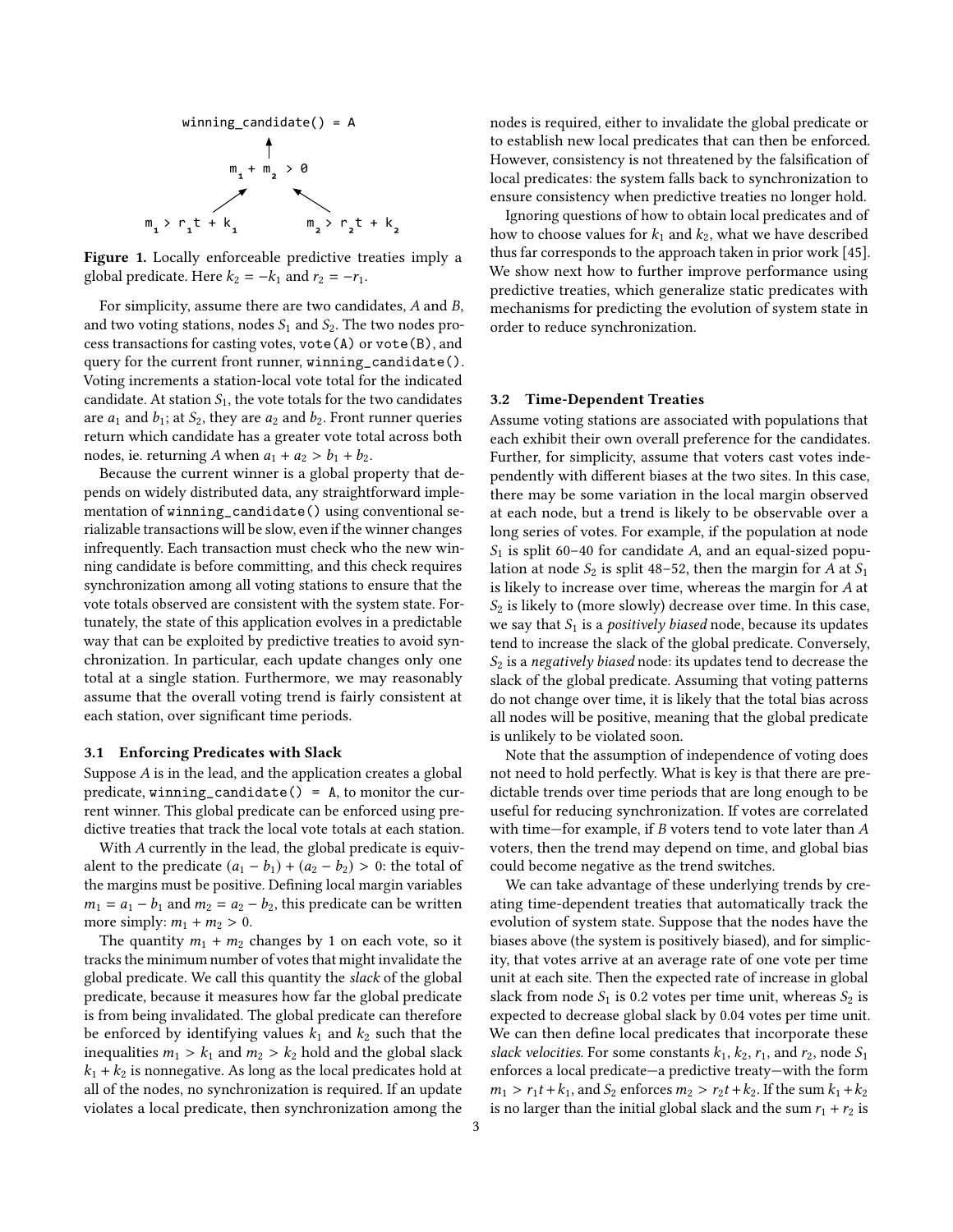<span id="page-3-0"></span>

Figure 2. CDF of time until first synchronization under three different slack-allocation strategies. With predictive treaties, less than 1% of runs synchronize.

nonnegative, the conjunction of these local treaties enforces the global treaty, as depicted in Figure [1.](#page-2-0)

The parameters  $r_1$  and  $r_2$  allow building slack velocities into the local predicates with the effect that slack is continuously transferred between nodes without any synchronization. If  $r_1$  < 0.2 and  $r_2$  < -0.04 (with  $r_1 + r_2 \ge 0$  as before), the local predicates at  $S_1$  and  $S_2$  can remain true indefinitely, despite the negative bias of  $S_2$ . Specifically, if we choose  $r_1 = 0.12$ and  $r_2 = -0.12$ , local slack is expected to accumulate, equally fast, at both  $S_1$  and  $S_2$ .

Of course, it would be awkward for programmers to have to choose values for parameters like  $r_i$  and  $k_i$ . Fortunately, they do not need to make this above. The predictive traction they do not need to make this choice. The predictive treaties framework selects them automatically—see Section [4.5.](#page-5-0)

#### 3.3 Preliminary Evaluation

To see the potential performance benefits of predictive treaties, consider the results from a distributed implementation of the two-station scenario just described, shown in Figure [2.](#page-3-0) (Section [7](#page-9-0) presents the implementation in more detail.) Stations receive 100 votes per second. The program creates a treaty after 30 seconds of voting with the given biases and measures the time until the system must synchronize to create new treaties. The time to this first synchronization is a proxy for the median time between synchronizations. The figure compares three strategies for avoiding synchronization, combining data from 100 trials for each. The dotted red line shows the result when dividing slack equally between the nodes, in a manner similar to that of some previous work [\[6,](#page-14-11) [16\]](#page-14-14). The dashed green line shows the result when using knowledge of the workload to optimally give most of the slack to the negatively biased node; this strategy, which almost doubles the median time to first synchronization, is most similar to the homeostasis approach [\[45\]](#page-15-1), which uses workload data to approximate the optimal static division of slack. However, predictive treaties reduce synchronization even more dramatically, as shown by the solid blue line in the figure.

Synchronization is usually avoided entirely, improving significantly on even the best possible static division of slack. In fact, because predictive treaties adapt to stable trends in the updates, the intervals between synchronizations actually tend to increase over time.

## 3.4 Hierarchical Treaties

A typical voting system would have more than two voting stations. The approach sketched above can be generalized directly to an arbitrary number of nodes by dividing up slack and slack velocity among all participating nodes. However, this approach does not scale well: the rate of synchronization increases because there are more predictive treaties that can individually fail, and the cost of synchronization also increases because more nodes need to achieve consensus on the new predictive treaties to be enforced subsequently.

A better alternative is to enforce predictive treaties hierarchically. As described above, a predicate of the form  $m_1 + m_2 > 0$ , where  $m_1$  and  $m_2$  are the margins at the two nodes, can be enforced via predictive treaties of the form  $m_1 > r_1t + k_1$  and  $m_2 > -r_1t - k_1$ . But this strategy can be generalized. Assertions of the form  $m_i > r_i t + k_i$  can themselves be enforced recursively via lower-level predictive treaties at other nodes.

Hence, we can organize the voting stations into a tree in which connected nodes, especially near the leaves of the tree, are located near each other to reduce communication latency. Each tree node enforces a predictive treaty. Leaf nodes accept votes that update state and that potentially violate the predictive treaty which the node is enforcing. Interior nodes enforce predictive treaties of the same form by negotiating predictive treaties with their child nodes based on the relative bias of those nodes. Slack and velocity are distributed from the root downward in such a way that predicate failures occur infrequently and when they occur, usually do not propagate changes high into the treaty tree.

As the results in Section [7](#page-9-0) show, hierarchical predictive treaties allow synchronization to be localized to just part of the system, involving relatively few nodes that are connected with relatively low latency.

#### 4 Predictive Treaties and Metrics

We now present our approach in more formal manner, introducing predictive treaties as well as metrics, which enable efficient and largely automatic enforcement.

#### 4.1 Predictive Treaties

A predictive treaty is a time-limited predicate on the value of a metric computation and the current time

<span id="page-3-1"></span>
$$
\overbrace{\phi(\underbrace{m(s), t}_{\text{metric}})}^{\text{predicate}} \text{until } t_{\text{expiry}} \tag{1}
$$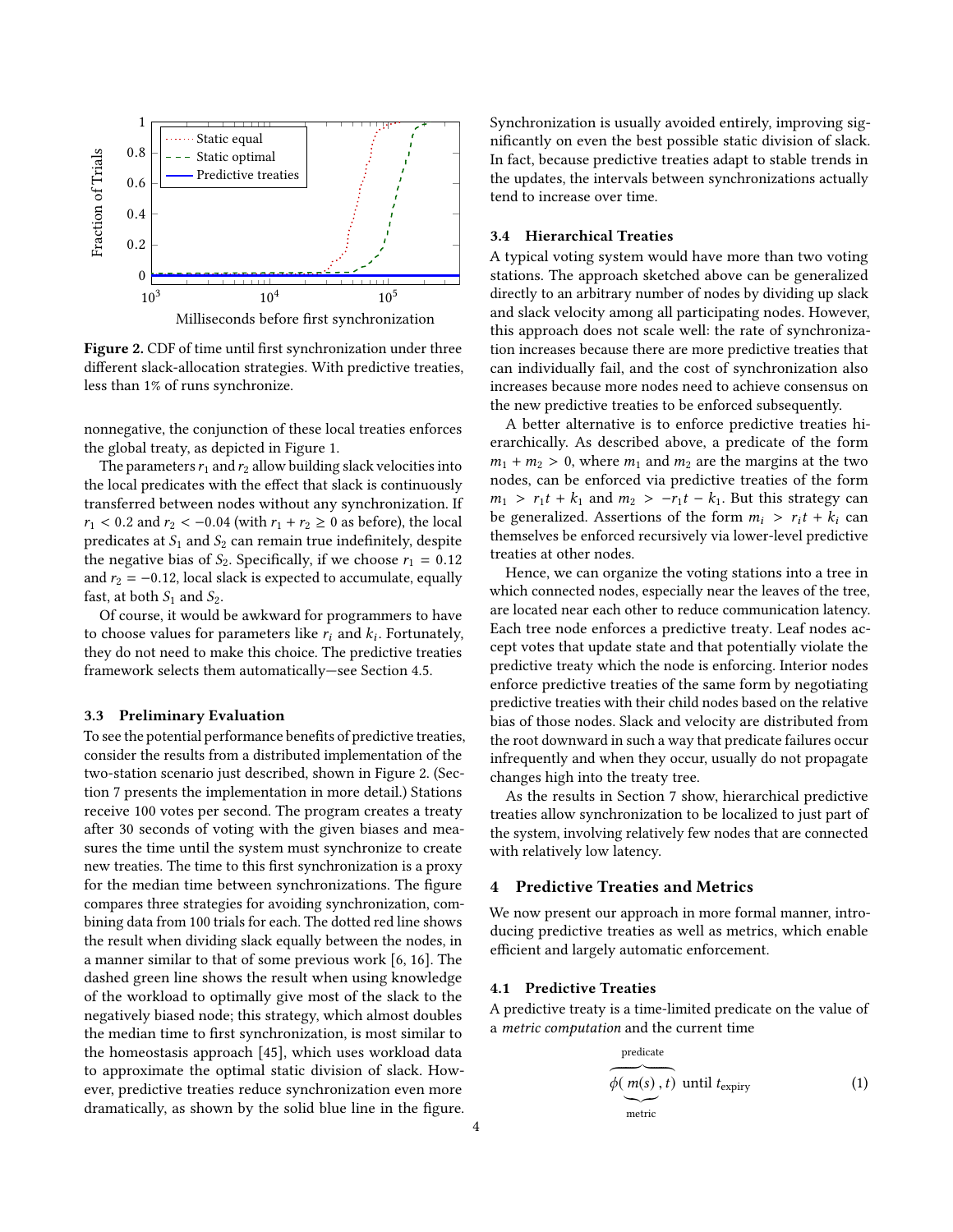The predicate is guaranteed to be true until the associated expiry time has passed or until the treaty is explicitly retracted. Note that these predicates are not necessarily invariants of the system state, and may only hold briefly.

The components of the treaty are as follows:

- $m : S \rightarrow \tau$  is a *metric*, which represents a computation on a system state  $s \in S$ , with a result of type  $\tau$ .
- $\phi : \tau \times \mathbb{T} \to \mathbb{B}$  is a boolean predicate over the metric's value and the current time t.
- $t_{\text{expiry}}$  is the expiry time, after which the predicate  $\phi$  is no longer guaranteed to be true.

The general form of predictive treaty [\(1\)](#page-3-1) is a predicate over both the state s and time t. Time is left out of the metric, and is therefore treated differently from other parts of system state. This simplification is useful because the system has no control over how time evolves.

The voting example in Section [3](#page-1-1) demonstrates threshold treaties, in which the predicate  $\phi$  checks a time-dependent vector threshold against a vector-valued metric:

$$
\underbrace{\overbrace{\vec{m}(s)}^{\text{predicate } \phi}}_{\text{metric}} \underbrace{\overline{\vec{b}(t)}}_{\text{boundary}} \text{until } t_{\text{expiry}} \tag{2}
$$

Here, the metric type  $\tau$  is  $\mathbb{R}^n$  for some number of dimensions n. For the treaty to hold, the predicate's inequality  $\vec{m}(s) \geq \vec{b}(t)$  must hold componentwise; effectively, the predictive treaty enforces a conjunction of n scalar constraints that share an expiration time.

Threshold treaties model two intuitions from Section [3:](#page-1-1)

- To enforce distributed assertions with low synchronization, we use local assertions that are "far" from being violated. The metric represents the current system state as a point in  $\mathbb{R}^n$  that is compared with a boundary  $\vec{b}(t)$ . When the metric's location is far from the boundary, the treaty is similarly far from being violated.
- Slack can be implicitly shifted between nodes by having their treaties vary with time. The boundary term  $\vec{b}(t)$ shifts over time to either reduce or increase slack.

Threshold treaties have a variety of uses and can be maintained with low synchronization overhead. Linear threshold treaties, in which the boundary  $\vec{b}(t)$  depends linearly on t, are particularly useful, as in the voting example.

As in prior systems [\[2,](#page-13-0) [3,](#page-13-1) [15,](#page-14-8) [30,](#page-14-15) [31,](#page-14-16) [46\]](#page-15-2), we rely on loosely synchronized clocks. We account for possible skew  $\varepsilon$  between clocks by enforcing the most conservative interpretation of a predictive treaty—i.e., assume that clocks may differ by  $\varepsilon$ .

#### <span id="page-4-1"></span>4.2 Enforcing Predictive Treaties

We say that a predictive treaty created at time  $t_{\text{create}}$  holds if for all times  $t \in [t_{\text{create}}, t_{\text{expiry}})$ , the predicate  $\phi(m(s), t)$  holds. In other words, a predictive treaty holds if, after its creation,

<span id="page-4-0"></span>

Figure 3. System state s evolves within the intersection of local predictive treaties, enforcing global predicate  $\phi(s)$ .

and at any time before  $t_{\text{expiry}}$ , a distributed application can use it in place of a strongly consistent computation that explicitly checks the predicate.

A predicate  $\phi(m(s),t)$  that currently holds may be violated (i.e., stop holding) in two ways:

- An update to the system state may change the value of the metric *m* from value  $m(s) = v$  to a new value  $m(s') = v'$ , such that  $\phi(v', t)$  is false.
- As time passes, the predicate may become false due to its dependence on  $t$ . In the case of threshold treaties,  $\vec{b}(t)$  can grow with time and become larger than the value of  $\vec{m}(s)$  in the current system state.

For a given system state, the future time  $t_{fail}$  when this second scenario occurs, if any, can be determined from the current value of  $m(s)$ , assuming  $\overline{b}(t)$  is suitably well-behaved. Therefore, to ensure that a predictive treaty holds, the system ensures that  $t_{\rm expiry} \leq t_{\rm fail}$  if it exists. This may invalidate the treaty if  $t_{\text{expiry}}$  is set to earlier than the current time.

A direct method for enforcing predictive treaties is to recompute  $m$  and update  $t_{\text{expiry}}$  as needed on each update to the state s supplied to the metric  $m$ . However, recomputing  $m$  can be expensive and may require synchronization if it reads state from more than one node. A different strategy that avoids this synchronization is to instead enforce multiple local subtreaties that in conjunction imply the original, higher-level treaty. The subtreaties are local in the sense that they only depend on local state, so they can be enforced without synchronization. This approach is illustrated in Figure [3,](#page-4-0) where a global predicate  $\phi(m(s),t)$  is enforced using subtreaties  $T_1$ and  $T_2$ . As long as system state s stays within the intersection of  $T_1$  and  $T_2$ , it also satisfies  $\phi(m(s),t)$ . Using subtreaties to enforce a predictive treaty,  $t_{\text{expiry}}$  only needs to be updated for the original predictive treaty if the minimum expiration time of the subtreaties has become earlier than  $t_{\text{expirv}}$ . Hence, the system requires less synchronization if subtreaties are chosen so that the minimum of their expiration times is unlikely to change, despite changes to the state read by their metrics.

## 4.3 Metrics

The metric in a predictive treaty is an object that tracks the value of a computation over stored state. The implementation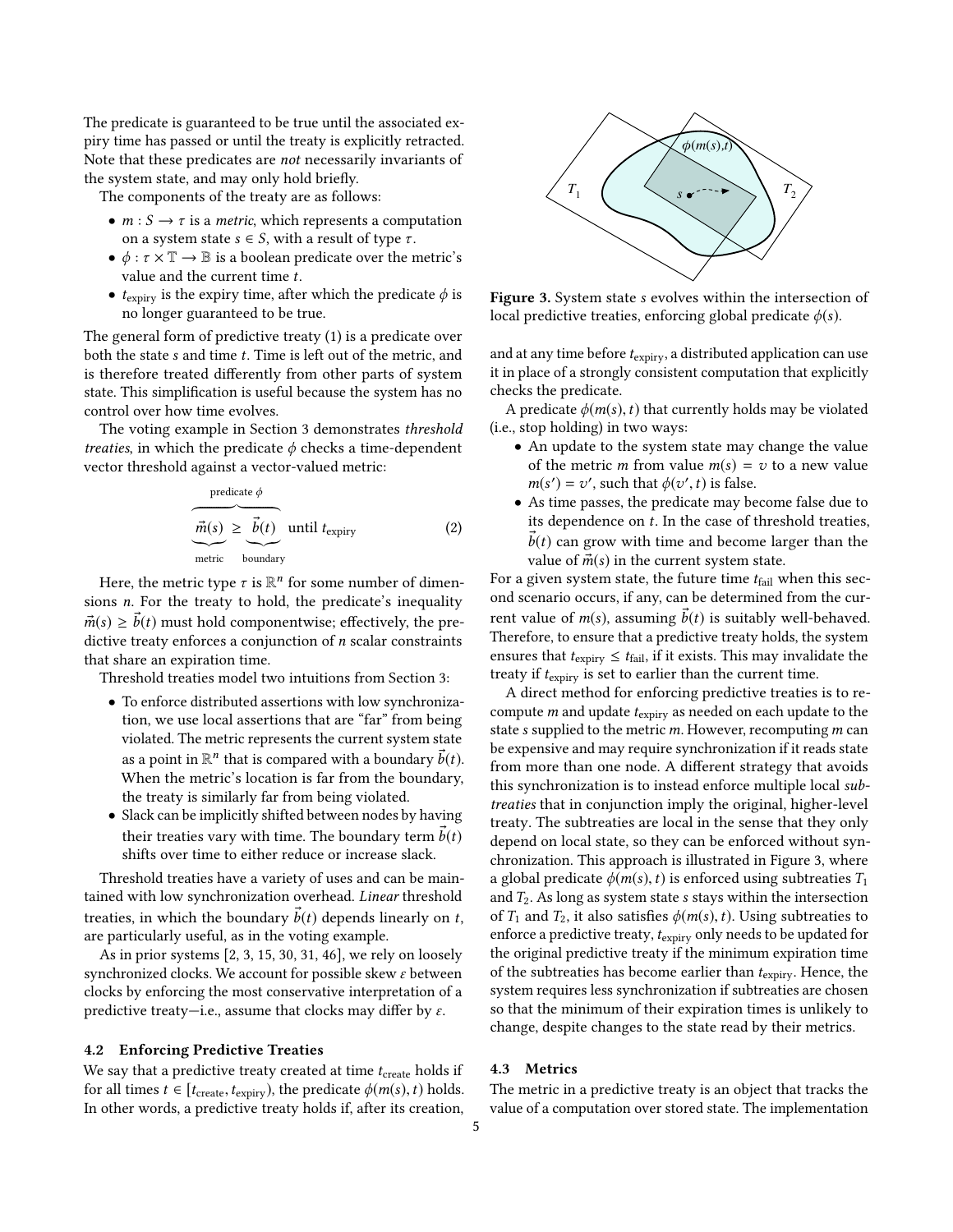of a metric may also track statistics for modeling how this value evolves over time. These update statistics can help predict future changes and, as a result, enable estimation of how long the predicate in the treaty will hold. We discuss specifics of a statistical model used for threshold treaty predictions in Section [4.4.](#page-5-1)

There are two kinds of metrics, direct and derived:

Direct metrics. Direct metrics are computed directly from the state of the system, and are updated as the system state evolves. Recall that in the hierarchical voting system example, there is a tree of predictive treaties. Each leaf node in the tree maintains a direct metric for the margin observed at that node. As votes come in, changing the margin, the metric and its estimated statistics are updated.

Derived metrics. Derived metrics are used for hierarchical predictive treaties. They depend on other metrics. In the hierarchical voting system, each interior node maintains derived metrics, which in this case are aggregate margins for the subtree at that point, like the node labeled  $m_1 + m_2$  in Figure [1.](#page-2-0) To avoid synchronization, the state of a derived metric is constructed using the state of its submetrics and is not updated until nodes are otherwise required to synchronize. When a node maintaining a derived metric synchronizes with the nodes maintaining the source metrics, the statistics for the source metrics are combined to construct statistics for the derived metric.

The hierarchy created using derived metrics creates a metrics tree, with direct metrics as the leaves and derived metrics as the internal and root nodes. Metrics trees are analogous to abstract syntax trees for representing program structure in compilers or logical plans in databases; their structure guides the system when automatically creating subtreaties.

#### <span id="page-5-1"></span>4.4 Models for Predicting Metrics

Accurate prediction of the system trajectory depends on tracking not only the current value of metrics, but also other attributes. For threshold treaties, the expected metric velocity (that is, rate of change in  $\mathbb{R}^n$ ) allows the system to estimate how long it will take for a given predictive treaty to fail. This estimation allows choosing predictive treaties at multiple nodes that allocate slack so that the earliest predictive treaty violation is expected to happen as late as possible.

Of course, system state does not typically exhibit perfectly predictable behavior. To predict the value of a metric, some model of its behavior is needed. If the model is inaccurate, it can harm performance, but not consistency.

We have explored a simple model for numeric metrics, as a random variable M that is the sum of two processes: a predictable linear process and a scaled Brownian process [\[17\]](#page-14-17) that represents the accumulation of random variation. The variable M is defined as  $M = m_0 + vt + \sigma B_t$ , where the linear process currently has value  $m_0$  and moves at constant velocity v. The Brownian process  $\sigma B_t$  at time t has a Gaussian

distribution with standard deviation  $\sigma \sqrt{t}$ . A numeric metric is therefore characterized by three parameters:  $m_0$ ,  $v$ ,  $\sigma$ .

For example, in the voting example of Section [3.2,](#page-2-1) at site  $S_1$ (where votes are split 60–40), the margin is a Markov chain that is approximated well by parameters  $m_0 = 0$ ,  $v = 0.2$ , and  $\sigma = 0.98$ .

If underlying system state changes in an approximately linear way, it is reasonable to use a linear model for the nonrandom component of the metric; we have no evidence that more complex models of metric behavior will be worthwhile. Work in settings with weaker consistency needs have found that linear models often work well in practice, with diminishing returns for more sophisticated models [\[22\]](#page-14-18). However, a larger class of functions could be captured by including a transformation in the metric. For example, a quantity expected to vary exponentially over time can be converted into a linear metric by using the logarithm of the quantity as the metric. Quantities expected to vary polynomially could be similarly transformed to more nearly linear behavior.

In our system, numeric direct metrics create estimates of  $v$ and  $\sigma$ . These estimates, in addition to the current value  $m_0$ , are used by the system when constructing predictive treaties. To accommodate changes in workload over time, we use an exponentially weighted moving average (EWMA) [\[13,](#page-14-19) [26,](#page-14-20) [36\]](#page-14-21). With a moving average, old behavior of the metric is forgotten over time, at the price of lower accuracy for stable workloads. In the case of a derived metric, estimates are derived from the parameter estimates of the derived metric's submetrics.

## <span id="page-5-0"></span>4.5 Choosing Treaty Parameters Automatically

When using predictive treaties, programmers are only required to specify the top-level treaties used by their application. Any subtreaties needed to avoid synchronization are automatically chosen by the runtime system. Subtreaties are chosen by a recursive procedure that starts from the top-level treaty metric and works down the metrics tree. At each derived metric m (a parent node in the metrics tree), subtreaties are chosen for the submetrics using a two-step procedure similar to syntax-directed translation in compilers [\[4\]](#page-14-22) and to query planning in databases [\[44\]](#page-14-23).

First, our implementation uses templates for the subtreaties, similar to the local treaty templates used in the homeostasis protocol [\[45\]](#page-15-1). Templates are predicates with parameters to be filled with specific values. The form of subtreaty templates is determined by the form of the derived metric and the form of its treaty's predicate. For example, if the derived metric is a sum and the treaty's predicate is a threshold, as in the voting example, the system may choose subtreaty templates specifying thresholds on each summand. Thus, in the voting example in Section [3,](#page-1-1) each subtreaty  $\gamma$  uses a template of the form " $\geq r_Y t + k_Y$ ", with parameters  $r_Y$  and  $k_Y$ . Alternatively, if the derived metric is a minimum of other metrics and the treaty predicate is the strict equality  $min(x, y, z) = 5$ , the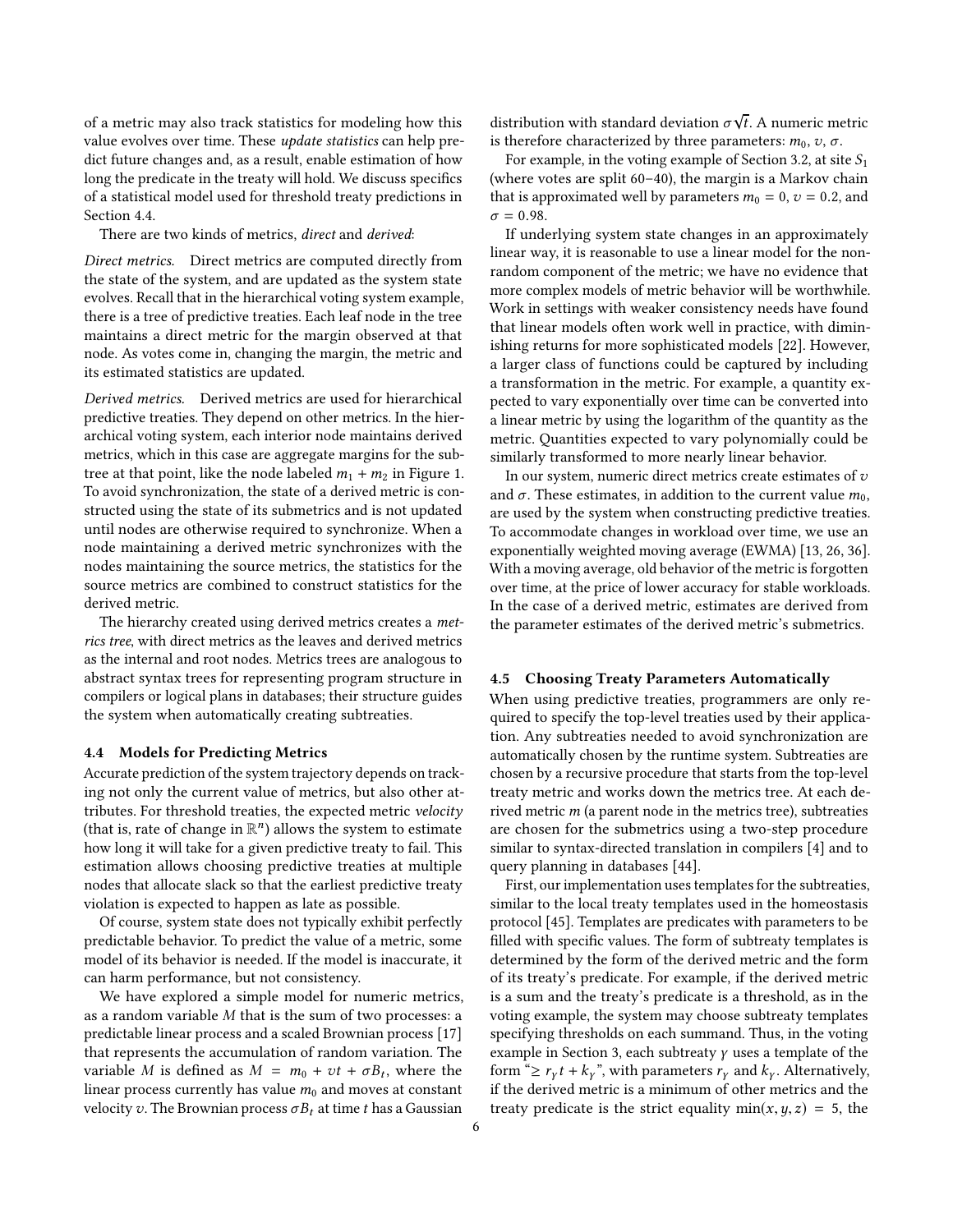templates chosen by the system could be an equality for the current minimum metric argument, and thresholds for the other arguments. If  $x$  were the current minimum argument, subtreaty templates would take the form  $x = x_y, y \ge y_y$  and  $z \geq z_{\gamma}$ .

Second, the parameters in subtreaty templates are filled with specific values chosen by solving a constrained optimization problem. This problem corresponds to maximizing the predicted time until any subtreaty will become invalid, subject to constraints that ensure the subtreaties imply the original treaty holds. Predictions for how long each subtreaty will hold are based on the predictive model discussed in Section [4.4.](#page-5-1)[2](#page-6-0) This constrained optimization problem ensures the subtreaties chosen are expected to avoid synchronization as long as possible according to the predictive model.

For example, consider the two-station voting scenario in Section [3,](#page-1-1) where the first and second stations have respective margins  $m_1$  and  $m_2$ , with estimated velocities  $v_1$  and  $v_2$ , and noise  $\sigma_1$  and  $\sigma_2$ . With the treaty  $m_1 + m_2 \geq 0$  and templates  $m_1 \ge r_1 t + k_1$  and  $m_2 \ge r_2 t + k_2$ , the system solves the optimization problem:[3](#page-6-1)

$$
\arg \max_{r_1, r_2, k_1, k_2} (\min(t_1, t_2))
$$
  

$$
m_1 \pm \sigma_1 \sqrt{t_1} + v_1 t_1 = r_1 t_1 + k_1 \qquad r_1 + r_2 \ge 0
$$
  

$$
m_2 \pm \sigma_2 \sqrt{t_1} + v_2 t_1 = r_2 t_1 + k_2 \qquad k_1 + k_2 \ge 0
$$

In other words, parameters  $r_1, r_2, k_1, k_2$  are solved for to maximize the shorter of two projected expiration times  $t_1$  and  $t_2$ . The projected expiration times are times when the model predicts the metric values will coincide with the thresholds, as described by the constraints on the left. The right two constraints ensure that the resulting choices of parameters are such that the original treaty is valid.

For simple cases, our implementation directly solves for parameters; for example, the treaty  $min(x, y) \ge 5$  using templates  $x \ge a_y$  and  $y \ge b_y$  has optimal parameter value 5 for both  $a<sub>y</sub>$  and  $b<sub>y</sub>$ . In more complex cases, our implementation solves for parameters using a numerical optimization library.

#### 4.6 Expiration

The general form of a predictive treaty in Equation [\(1\)](#page-3-1) includes an expiration time  $t_{\text{expiry}}$ . This component is useful for enforcing application-level predicates that include an expiration time, as in the case of warranties [\[33\]](#page-14-0). However, there is a deeper reason why expiration times are needed.

As discussed in Section [3,](#page-1-1) a time-dependent predictive treaty can transfer slack continuously from positively biased local treaties to negatively biased ones. A threshold predictive

<span id="page-6-2"></span>

Figure 4. A positively biased predictive treaty must have an expiration time. The red parabolic curve suggests the envelope of likely metric values over time. Hedging the expiration time (the lower dashed line) leaves room for negative updates.

treaty is positively biased at time t if the term  $b(t)$  is increasing over time, presumably because the workload updates are also positively biased. In the simple case of a linear bound  $b(t) = rt + c$ , the sign of r determines the treaty bias.

Predictive treaties that are not positively biased remain valid in the absence of updates to the state s because the bound  $b(t)$  remains fixed or moves away from the metric value. Therefore, these predictive treaties can be enforced by forcing synchronization when updates arrive that would require them to be retracted. This synchronization may cause the global assertion to fail but its failure will be serializable and observations of state will remain consistent.

Positively biased predictive treaties, however, build in an expectation that incoming updates generate slack in the underlying metric. Consequently, if updates cease, a positively biased treaty becomes invalid simply through the passage of time. In general, there is no way to prevent such invalidations.

For example, Figure [4](#page-6-2) shows a predictive treaty with the form  $m(s) \geq 0.5t + 2$ , corresponding to the gray diagonal line. The metric is required to stay above this line. At time 0, the metric has value 6. Absent any updates, the treaty becomes invalid at time 8, so synchronization-free enforcement of the treaty requires that the value of  $t_{\text{expiry}}$  be at most 8.

*Hedging.* It would be safe in this example to use 8 as  $t_{\text{expirv}}$ , but updates could not be safely accepted by the node if they reduced the metric below its initial value; synchronization would be required. Any reduction below the initial value could make the predictive treaty become invalid before the promised expiration date. To allow some slack-reducing updates to occur without synchronization, the expiration time can be artificially shortened, as suggested by the lower dashed line in the figure. The amount of expiration-time hedging should depend on the noise parameter  $\sigma$ , to balance the cost of making the expiration time too short against the possible cost of synchronization arising from slack-reducing updates.

Asynchronous extensions. As time passes, a node managing a positively biased predictive treaty expects updates which increase the expiration time that it could promise to other

<span id="page-6-1"></span><span id="page-6-0"></span> $^2 {\rm Of}$  course, alternative predictive models can be used for this process. What matters is that there is a way to predict how long a treaty will hold and a way to set up and efficiently solve the constrained optimization problem. <sup>3</sup>For clarity, we elide some rewriting of these formulae to reduce the parameter space, such as requiring equality for the final two conditions, and elide checks to ensure that assumptions hold, such as the treaty being currently valid.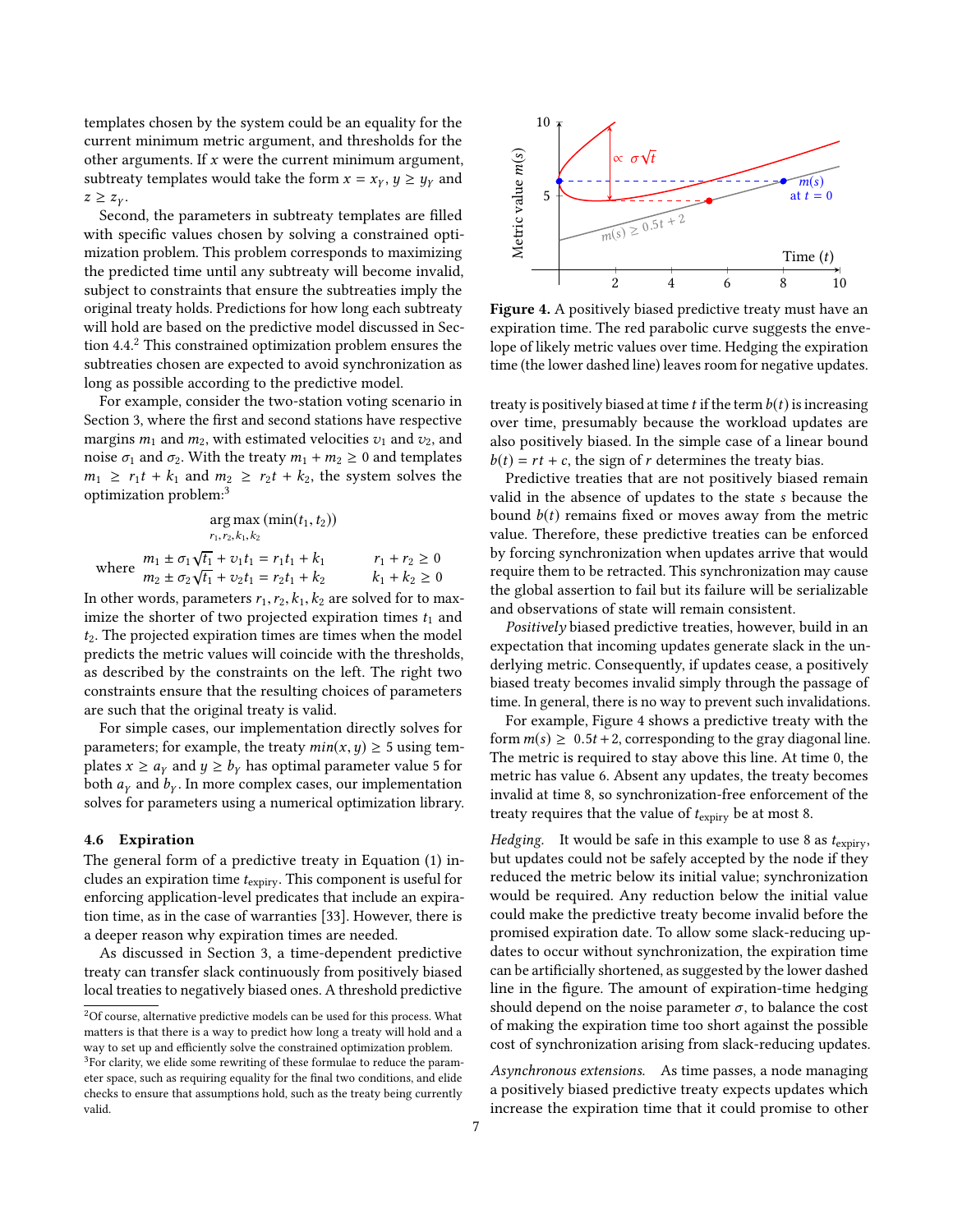nodes. Importantly, these extensions can be communicated asynchronously. The managing node can at any time send out extension messages to other nodes, increasing the expiration time of the predictive treaty. There is no need for recipients to acknowledge the message or for the sender to wait for a response; a lost or delayed message may lead to unnecessary synchronization but cannot cause inconsistency. Sending extension messages is also discretionary. To avoid gratuitous overhead, the sending node can wait until just before the previously advertised expiration time to send out an extension message. Because such messages do not incur round-trip delays and do not delay client transactions, we do not consider them to be synchronizations.

## <span id="page-7-2"></span>5 Using Predictive Treaties

Predictive treaties and metrics enable complex, efficient implementations for distributed applications. The API is simple and intuitive, however.

## 5.1 Programming with Treaties and Metrics

Part of the appeal of predictive treaties is that they support a simple programming interface. To demonstrate this simplicity, Figure [5\(](#page-7-0)b) gives the top-level code for the voting example, using several supporting definitions from Figure [5\(](#page-7-0)a). The function winner() defines the top-level computation: it computes the election winner while memoizing the result by generating a treaty that can be used later to check the result. Under the covers, the implementation enforces the underlying predictive treaties to keep this result valid for as long as possible, avoiding recomputation and synchronization.

The method winner() computes a Metric for the margin between the candidates across a set of voting stations, using a helper method margin() that builds a metrics tree by partitioning the voting stations and recursively computing the sub-margins for those stations, combining the results into a single metric using the plus operation. Depending on the sign of the resulting margin, winner() then uses getTreaty() to generate a predictive treaty for either the returned metric or its negation (using the times(-1) operation). The parameters to the call to getTreaty() represents the lower bound on the value, set to 0 here. Figure [6](#page-7-1) shows the tree of metrics used in the voting example. The association between the returned winner and the treaty can be treated as enforcing assertions of the form  $f(s) = y$ .

Figure [5\(](#page-7-0)a) defines the interfaces for objects of type Treaty, TreatyStatement, and Metric. After a treaty is created, valid() returns true until the treaty expires. Metric objects provide methods for computing their value(), for estimating their velocity() and noise(), and for obtaining derived metrics. The method policy(stmt) automatically creates subtreaties to enforce a predictive treaty enforcing the given statement on the metric's value(), using subtreaty templates

```
interface TreatyStatement {
  // For internal use
  boolean check (Metric m);
}
interface Treaty {
  // For client use
  boolean valid();
}
interface Metric {
  // For client use
  double value ();
  Metric plus (Metric other); // Makes SumMetric
  Metric times (double scalar); // Makes ScaledMetric
  Metric minus (Metric other); // Same as x+(-1*y)Metric min (Metric other); // Makes MinMetric
  Treaty getTreaty (TreatyStatement stmt);
  // For internal use
  double velocity ();
  double noise ();
  Set<Treaty> policy(TreatyStatement stmt);
}
```
(a) Treaty and Metric interfaces.

```
Pair < String, Treaty > winner (String u, String v) {
  Metric diff = margin(u, v, allStations);
  if (diff.value() \ge 0)return new Pair <> (u,
      diff.getTreaty(new LowerBound(0));
  return new Pair <> (v,
    diff.times(-1).getTreaty(new LowerBound(0));
}
Metric margin (String u, String v, List<Station> ds){
  int n = ds.size();if (n == 1) {
    Station d = ds.get(0);return d. votesFor(u).minus(d. votesFor(v));}
  int mid = n / 2;
  Metric fst = margin(u, v, ds.subList(0, mid));
  Metric snd = margin(u, v, ds.subList(mid, n));
  return fst.plus(snd);
}
```
(b) Voting example.

Figure 5. Example: memoization with predictive treaties.

<span id="page-7-1"></span>

Figure 6. Metrics tree created by example code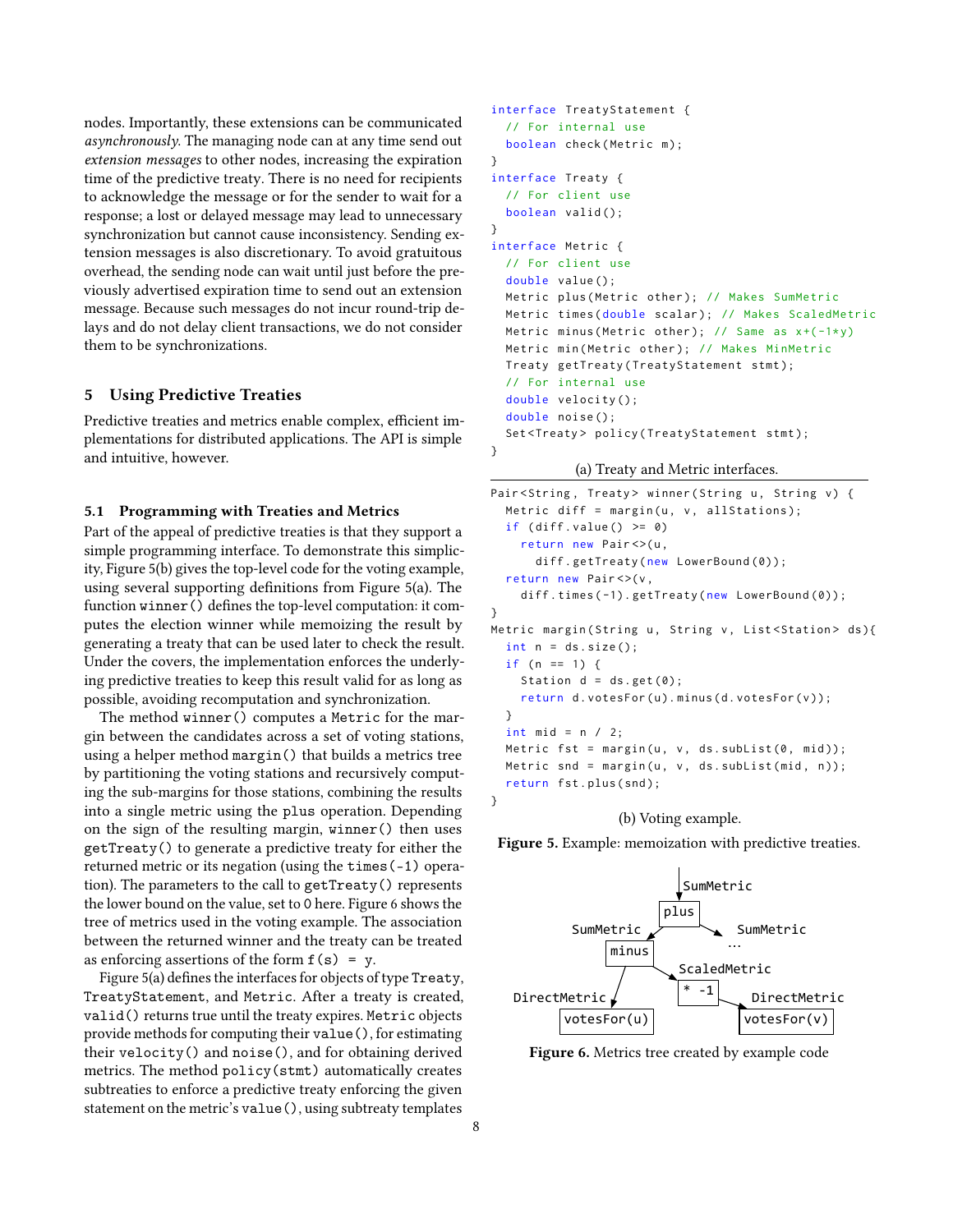and numerical optimization as discussed in Section [4.5.](#page-5-0) If no subtreaties are returned, the statement is enforced directly.

In our example, votes at an individual station are tracked using metrics that can be updated directly by the application. Votes across stations are tracked using SumMetrics and ScaledMetrics (produced by the plus and minus operators), which use the methods velocity() and noise() to divide up slack proportionally between their sub-metrics.

## <span id="page-8-1"></span>5.2 Stipulated Commit

To reduce the overhead of creating and maintaining predictive treaties, it can be better to beg forgiveness than to ask permission. The predictive treaties programming interface converts logical conditions that the programmer wants to test into treaties that are monitored and enforced. However, creating and maintaining a treaty ("asking permission") has a cost that is not worth paying if the treaty cannot be reused enough. Unfortunately, programs as written often test logical conditions that are not worth promoting into treaties.

One problematic pattern arises when an application performs certain updates only if a postcondition would hold afterward, but where the success of the update depends on varying input. For example, in a banking application, a withdrawal from an account might be allowed only if the final account balance is nonnegative. Traditionally, a programmer would enforce such a postcondition by checking a sufficiently strong precondition before performing the update. For example, the banking application might guard the withdrawal with code like the following:

```
if (balance - amount >= 0)
   balance -= amount ;
```
However, this code does not expose a reusable predicate: first, the guard condition depends on the quantity amount, which may vary from request to request; second, when the balance is low, the guard condition may be immediately violated by the update.

To make reusable treaties easier to express, the programming interface allows the specification of stipulations, postconditions that must hold after some set of updates is applied. The updates are performed optimistically, but if the resulting state does not satisfy the stipulations, the updates are rolled back and are not committed ("begging forgiveness"). The application then has the opportunity to perform alternative actions. In the banking example, it is enough to check that a treaty of the form balance  $\geq 0$  would still be valid after the update to the balance. This predicate is reusable because it does not mention the amount being withdrawn, and it is never invalidated by withdrawals.

Actual code for the withdrawal transaction using stipulated commit is shown in Figure [7.](#page-8-0) In this code, the account balance is sharded across two sites in balance\_us and balance\_eu, which may become negative as long as their sum (balance) remains nonnegative. The keyword atomic starts a nested

```
Metric balance_us , balance_eu ;
Metric balance = balance_us.plus(balance_eu);
int withdraw (int amount) {
  atomic {
    balance.requireStipulation (new LowerBound (0)));
    // withdraw from the appropriate shard
    withdraw_locally ( amount );
    return amount ;
  } catch (StipulationFailure f) {
    return 0;
  }
}
```
Figure 7. Using stipulated commit to withdraw money from a sharded balance.

transaction that aborts and rolls back all of its updates if an exception occurs.

In cases where an existing treaty already asserts the postcondition, it is enough to check that the enforcement logic, described in Section [4.2,](#page-4-1) does not determine that the treaty is violated by this transaction. Thus, stipulated commit uses treaties to avoid synchronization using the same underlying mechanisms. On the other hand, if there is no active treaty for a satisfied postcondition, a treaty is automatically created and activated, ensuring that later transactions can avoid synchronization in their postcondition checks.

While stipulated commit relies on a rollback mechanism, it has a subtle difference from previous mechanisms for nested transactions: reads performed when checking the treaty statement postcondition must be treated as part of the parent transaction, even if the postcondition fails. This ensures the serializability of application logic that depends on the failure.

# 6 Implementation

We implemented predictive treaties and the API described in Section [5](#page-7-2) on top of Fabric [\[32\]](#page-14-24). Fabric is a persistent programming language that supports nested, distributed transactions. Fabric's security features are not germane to this work, but its support for linearizable multistore transactions and optimistic concurrency control make it a good fit for the geodistributed setting. However, we made a few changes to Fabric to support predictive treaties.

Ignoring comments and blank lines, the implementation added about 5,000 lines of FabIL and Java code to implement the API and changed about 4,000 lines of Java code in the Fabric runtime.

Checking the expiration of predictive treaties in 2PC. Fabric's transactions are strictly serializable, so a transaction's reads and writes behave as if they happen atomically in a single step. Because a predictive treaty's validity depends on the relation between  $t_{\text{expirv}}$  and the current time, the use of a predictive treaty in a transaction must behave as if it was performed at the time the transaction was committed. Therefore, the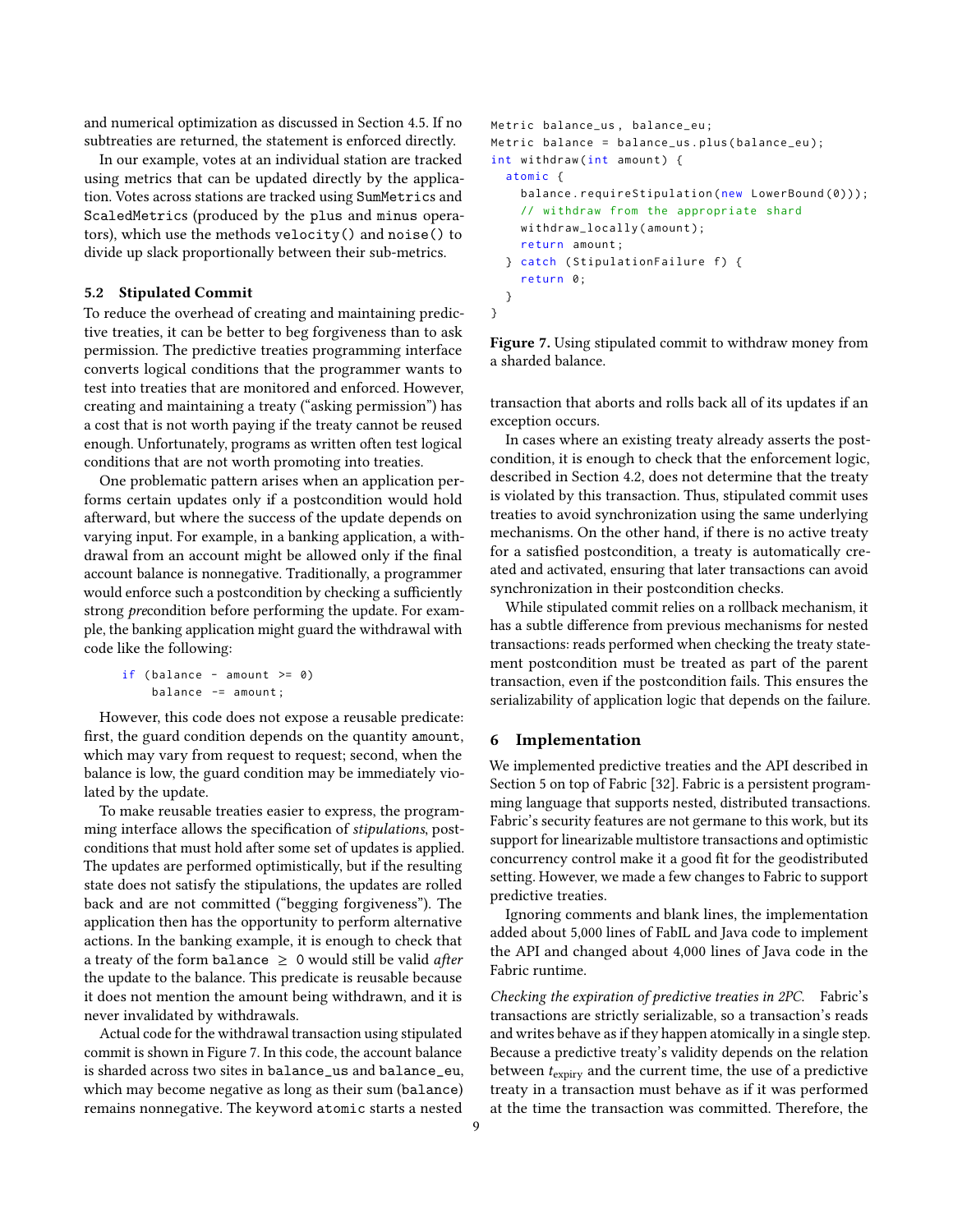transaction protocol must determine for each transaction a commit time that respects strict serializability.

Our implementation sets the commit time of a transaction to be the latest time at which the prepare phase finished readand write-locking the persisted objects at any of the stores. This commit time respects strict serial ordering because it is guaranteed to be within the period of time the transaction appears to have occurred and will be strictly before or after the times other (possibly conflicting) transactions are applied.

We modified Fabric's prepare-phase responses to include the time after all objects at the store have been prepared. The coordinator is modified so that, if there are no failed prepares, the latest of these timestamps is compared against the expiration times of predictive treaties that appear valid to the transaction. If all predictive treaties expiration times are later than the commit time, the coordinator sends out a commit message. Otherwise, an abort message is sent and the coordinator retries the transaction. During the retry, the new attempt will either observe the treaties used as invalid or updated by another transaction with longer expiries.

# <span id="page-9-0"></span>7 Evaluation

Our evaluation aims to address several questions:

- 1. Do predictive treaties reduce synchronization? ([§3\)](#page-1-1)
- <span id="page-9-2"></span>2. How does bias difference affect synchronization? ([§7.1\)](#page-9-1)
- 3. How does this scale with the number of sites? ([§7.1\)](#page-9-1)
- 4. What happens when the model's assumption of a stable update trend is violated? ([§7.1\)](#page-9-1)
- <span id="page-9-3"></span>5. Does hierarchy reduce synchronization costs? ([§7.1\)](#page-9-1)
- 6. Do predictive treaties work on realistic workloads? ([§7.2\)](#page-10-0)
- 7. How does performance compare with prior related techniques? ([§7.2,](#page-10-0) [7.3\)](#page-11-0)
- 8. Does stipulated commit help performance? ([§7.3\)](#page-11-0)

The first question is answered by our initial results given in Section [3:](#page-1-1) using predictive treaties in the voting example can significantly reduce synchronization. We now explore the remaining questions.

#### <span id="page-9-1"></span>7.1 Voting Microbenchmark

In Section [3,](#page-1-1) we implemented the voting example as a microbenchmark. We make further use of the microbenchmark to investigate questions [2](#page-9-2)[–5.](#page-9-3)

Behavior with different biases. We ran a series of variations of the voting example in which we varied the voting bias of the pro-A station to see how the results change with the overall bias in the system. In each experiment, the pro-B station is biased with 48% of votes for A, as in the previous experiment, and the pro-A station prefers A at 56% and 60%. As in Section [3,](#page-1-1) we run votes for 30 seconds and then create a treaty that asserts the current winner is in the lead. We then measure the time that elapses until either a query or voting transaction must synchronize with a remote station,

<span id="page-9-4"></span>

Figure 8. CDF of time until first synchronization under the three strategies static equal (SE), static optimal (SO), and predictive treaties (PT), for slack allocation with varying bias at the first station. Stations received 100 votes per second.

stopping after 400 seconds if there are no synchronizations. This measured time captures how often the voting application would require client transactions to synchronize.

The results are shown in Figure [8.](#page-9-4) When the overall bias of the system trends toward favoring neither candidate, there is less time between synchronization for all strategies. This occurs because the expected margin between the two candidates is lower and therefore there is less slack to allocate across the two sites. With predictive treaties, synchronization is avoided entirely when trends are stable, even in less biased scenarios. In nearly all cases where the trials hit the cutoff time, the system state was such that the treaties would continue to hold indefinitely; slack was increasing in all stations, reducing the likelihood of synchronization.

Scaling with number of sites. To see how our approach scaled with the number of voting stations, we ran additional comparisons using 4 and 8 voting sites. Each additional pair of voting stations had the same biases and voting rates as the two stations in the previous experiment, ensuring that the overall system bias was the same, 54% votes for candidate A overall, while the voting rates scaled with the number of stations. The measurement is the same as before: the distribution of time from the treaty being created until a client transaction needed to synchronize with a remote station.

The results of this experiment are shown in Figure [9.](#page-10-1) For static strategies, the time until synchronization is required with either static strategy falls as the number of stations increases. With predictive treaties, few trials ever synchronize even in the largest configuration. This is because the predictive treaties are time-varying and implicitly shift slack.

Adapting to changing update trends. Predictive treaties are extremely effective in avoiding synchronization in scenarios where updates exhibit a stable trend. This is the assumption of our predictive model: past trends in updates can be used to predict future behavior. However, in many realistic workloads this might not be the case: a video may suddenly go viral or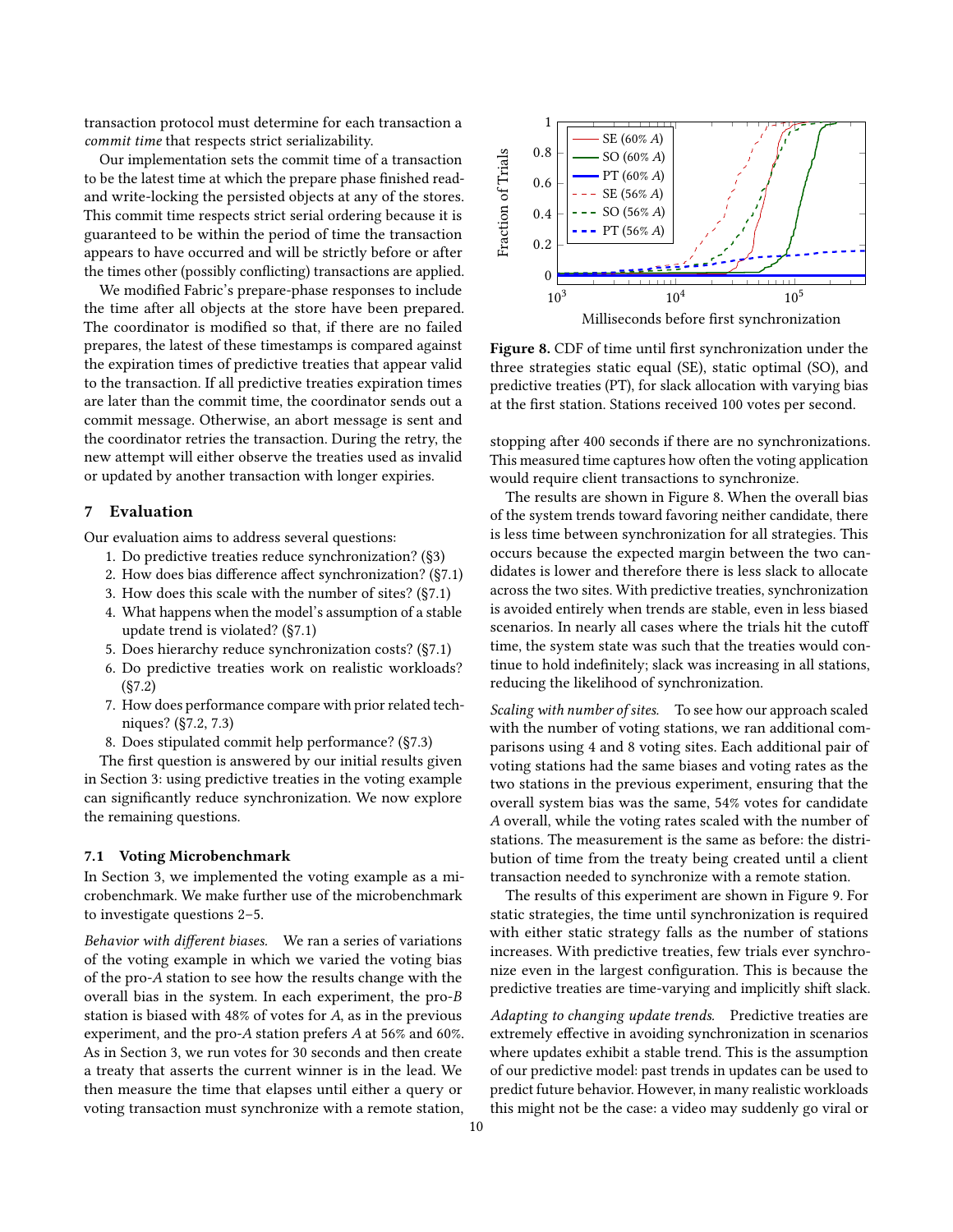<span id="page-10-1"></span>

Figure 9. CDF of time until first synchronization in the voting system under static optimal (SO) and predictive treaty (PT) strategies for slack allocation. Each strategy is measured with 4 and 8 stations. With predictive treaties, synchronization is rarely needed.

<span id="page-10-2"></span>

Figure 10. 99th percentile vote and query latencies per second of 2-station adaptivity test.

the underdog candidate's voters show up in strength later in the day. To evaluate how well predictive treaties adapt to a sudden change in update trends, we ran a scenario where the bias in voting suddenly changes after a period. We started the system with 2 stations and an overall bias of 54% pro-A and ran it for 10 seconds of warmup, voting only, followed by 2 minutes with querying. Then, clients flip the voting bias to a new overall bias of 46% pro-A, which we ran for another 13 minutes. During this period, B is expected to pull ahead of A.

In this and following experiments, network latencies between locations are set to simulate round-trip times (RTT) between different Amazon EC2 regions, based on real latency data from Roy et al. [\[45\]](#page-15-1). This allows us to validate system behavior under realistic geodistributed conditions. The RTT between each pair of regions ranges between 64 and 372 ms.

In Figure [10,](#page-10-2) we see the results of this experiment with 2 stations using predictive treaties measuring the 99th percentile latencies of votes and winner queries throughout the run. After the shift in bias, the votes start to tip the margin in favor of B. During this tipping period votes take longer because they must check whether they require retractions for the pre-existing treaties, stating that  $A$  is still the winner, and queries take longer as the treaties enforcing the previous result are being retracted. However, eventually the system stabilizes to a new bias and winner, and tail latencies become

<span id="page-10-3"></span>

Figure 11. 99th percentile vote and query latencies for 4station adaptivity test with and without hierarchical treaties. Hierarchy helps avoid large latency spikes.

relatively stable again, with occasional spikes to adjust to new subtreaties. Thus, we see that predictive treaties are able to adapt to changes in bias.

Benefits of hierarchical structure. Another feature of predictive treaties relevant to adapting to changes in bias is that predictive treaties can be constructed hierarchically. Hierarchical structures allows updates to avoid renegotiating the top-level treaty whenever it violates a local treaty, reducing the number of locations the update synchronizes with. To demonstrate the effectiveness of hierarchy, we ran the same experiment but with 4 stations, with station 3 similar to 1 but in Ireland and station 4 similar to 2 but in Singapore.

The result of this comparison, in Figure [11,](#page-10-3) shows that the maximum 99th percentile latency per second of vote operations rises much higher for the flat organization. In the flat organization, all synchronization occurs across all 4 sites, increasing peak latencies and creating more contention with other transactions. However, the hierarchical organization allows synchronization to sometimes be localized to pairs of sites that are nearby each other, reducing peak latencies.

# <span id="page-10-0"></span>7.2 Distributed Top-k Monitoring

Babcock and Olston [\[6\]](#page-14-11) showed how to efficiently monitor the top  $k$  items from a set with sharded counts, by tracking the validity of constraints across the distributed system. We implemented a simpler alternative top-k monitoring algorithm, taking advantage of predictive treaties to automatically construct and maintain related constraints.

In this scenario, counts for a set of identifiers are incremented periodically across a number of geodistributed servers; the goal is to be able to quickly query the identities of the top  $k$  items in the set. Our algorithm introduces a pseudo-item that we call the marker. Its count always lies between that of the k-th and  $k + 1$ -th items. The algorithm maintains global predicates asserting that the items in the current top  $k$  all are above the marker, and that the rest of the items are all below. Our framework automatically maintains these predicates.

To evaluate this algorithm, we used a benchmark based on the HTTP request logs for the 1998 FIFA World-Cup website, which was served from 33 servers distributed across 4 regions [\[5\]](#page-14-25). This benchmark has been used in related work [\[6,](#page-14-11)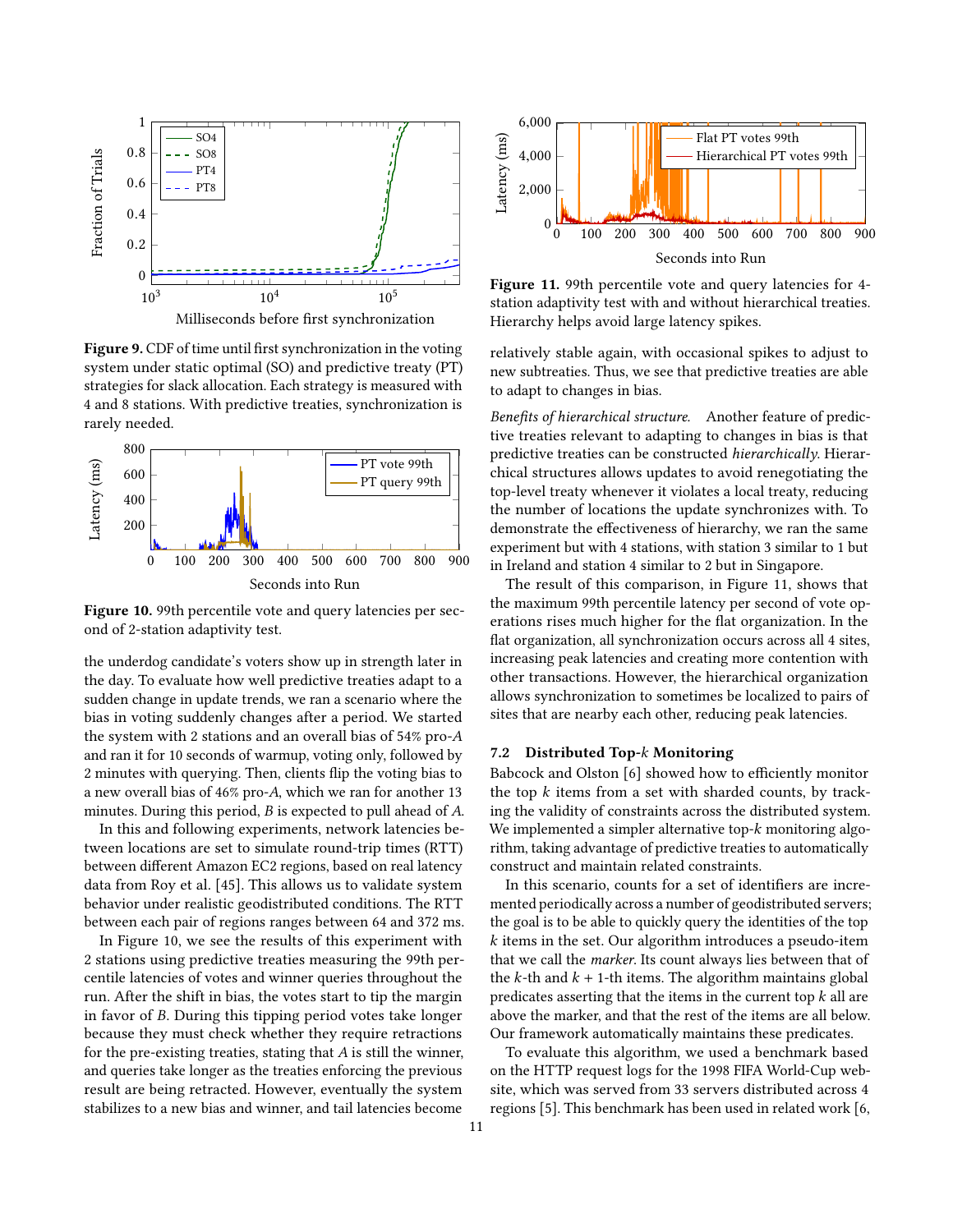<span id="page-11-1"></span>

Figure 12. Using synchronizations to compare Babcock and Olston's top-k algorithm with using predictive treaties.

[20\]](#page-14-26). For comparison purposes, we implemented the more complex algorithm of Babcock and Olston in the Fabric system. Unlike prior work, both implementations guarantee strict serializability for updates and queries.

We created a top-level predictive treaty that queried for the 20 most popular pages. As in the original workload, 33 servers served the 4 regions, each logging its received HTTP requests. We ran a one-hour period of the request logs, with one transaction per page hit logged and a total of 84,398 requests processed. A client requested the current top 20 page identifiers every second, and both implementations ensured the top-20 set was up to date at all times.

Figure [12](#page-11-1) shows the synchronizations required over time by our algorithm, compared with the Babcock and Olston algorithm. The results show that our algorithm synchronizes less by the end of the experiment, delivering better performance than that of a more complex algorithm specialized to the problem. The treaty implementation was simpler: its update routine was 100 lines of code versus 210 lines of code for our implementation of Babcock and Olston's algorithm.

## <span id="page-11-0"></span>7.3 Modified TPC-C

The TPC-C benchmark allows us to compare with prior work and to validate that our approach scales to a larger benchmark. TPC-C is an OLTP<sup>[4](#page-11-2)</sup> benchmark that simulates a system for order entry and fulfillment.

For purposes of comparison, our variant of TPC-C is based on the one used by Roy et al. [\[45\]](#page-15-1). We similarly shard the database across multiple stores, with each item's stock sharded across the stores. We make the realistic assumption that items are ordered with a nonuniform popularity, skewed across both items and the locations where they are ordered.

As in Roy et al., the database is initialized with 10 warehouses, 10 districts per warehouse, and 100 customers per district. There is an inventory of 1,000 items, for a total of 100,000 Stock objects. Initial stock levels are set randomly between 0 and  $100<sup>5</sup>$  $100<sup>5</sup>$  $100<sup>5</sup>$  There are no orders in the initial state. Each store, along with an associated 8 clients, experiences latency simulated to act like one of the EC2 regions.

The workload consists of two of the TPC-C transactions, based on the two potentially distributed operations of the three most frequent transactions in TPC-C. The NewOrder transaction orders a random quantity (between 1 and 5) of a random item from a random district at a random warehouse. If there is insufficient stock to meet the order quantity, item stock is first replenished by adding 100 more items before decrementing the stock amount. The Delivery transaction enqueues the oldest order at a random warehouse and district for deferred processing. A thread at each warehouse later fulfills the order and charges the appropriate customer. Except when comparing our baseline with the performance reported by Roy et al., we do not include the Payment transaction, the remaining of the three most common transactions. Payment transactions do not require synchronization; they pad out the workload with operations that don't have read–write conflicts with the other two transactions.

Like Roy et al., we avoid synchronization on every NewOrder transaction by relaxing the requirement for globally monotonic order IDs. Instead, they are generated monotonically on a per-shard basis. To determine the oldest order, the Delivery transaction requires a total ordering; we obtain one by breaking ties with the shard ID. Like Roy et al., we report NewOrder latencies as a distribution plot that captures the core system performance; throughput is directly affected by how long operations take, longer latencies leads to more bottlenecks and contention in the system producing worst throughput. Furthermore, these plots help identify the percentage of orders which coordinated or experienced contention with other transactions, where latency is nontrivial.

Lazy balancing baseline. For a performance baseline, we use a simple algorithm for sharded TPC-C orders that we call lazy balancing. It tries to fulfill orders entirely locally, but when the current store lacks enough stock, it synchronizes with the other stores to obtain the missing stock, and divides remaining stock equally among the stores. Lazy balancing does not pay any cost for setting up treaties, and performs especially well when there is no bias across stores, because all stores run out of stock around the same time and hence, treaties do not offer much performance benefit.

To determine whether lazy rebalancing is a competitive baseline, we compared it against the results published for the homeostasis protocol by Roy et al. [\[45\]](#page-15-1). When running the same TPC-C workload with the same network configuration they reported, lazy rebalancing achieves a 90th percentile NewOrder latency of 130ms and a 99th percentile of 200ms, whereas Roy et al. reported a 90th percentile of roughly 260 ms and a 99th percentile of well over 1 second.

<span id="page-11-2"></span><sup>4</sup>OLTP (Online Transaction Processing) applications handle online transaction requests from external clients.

<span id="page-11-3"></span><sup>5</sup>Random values are drawn from a uniform distribution.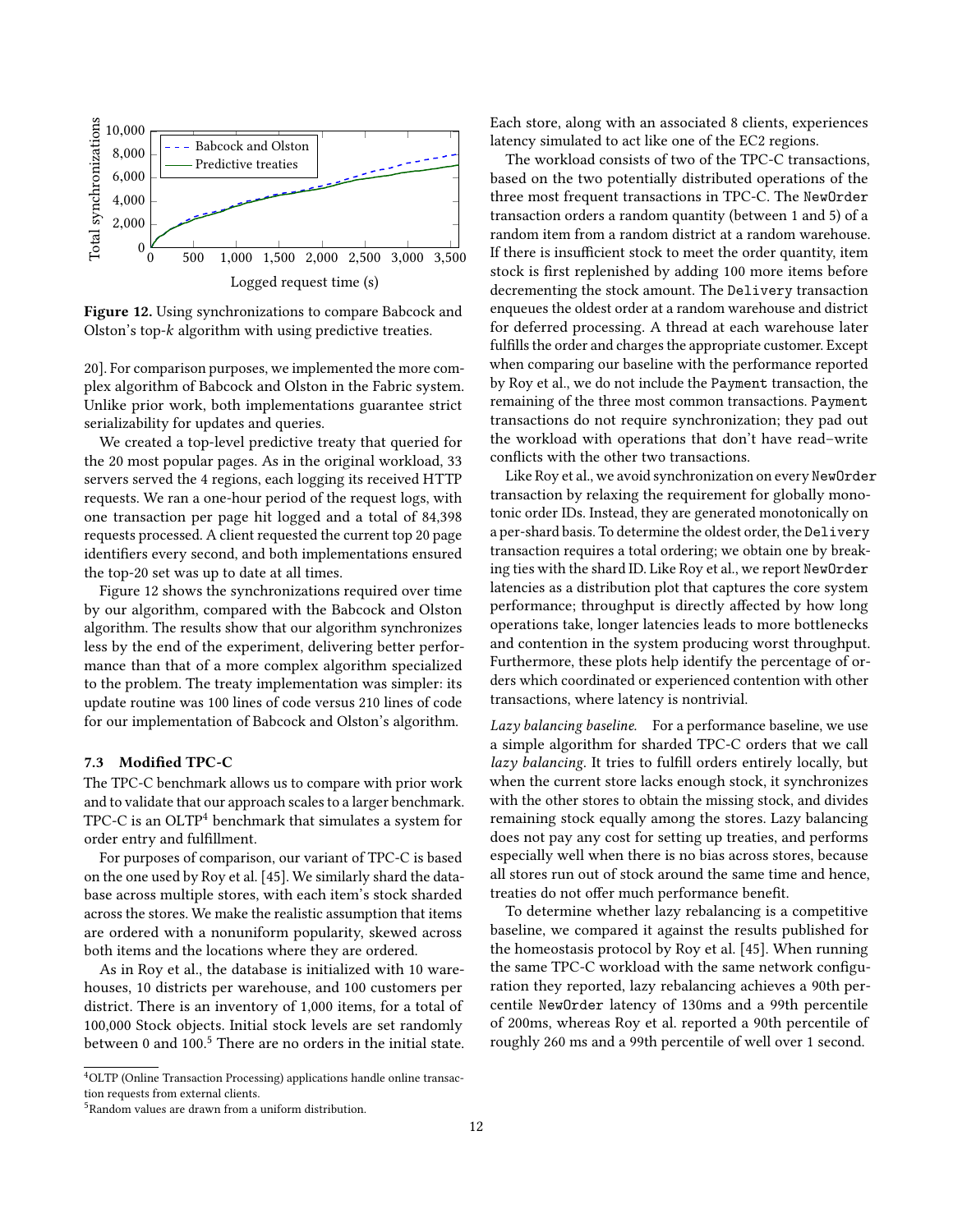<span id="page-12-0"></span>

Fraction of NewOrder Transactions

Figure 13. CDF of latencies for TPC-C NewOrder transactions, run on two sharded stores with geographic round-trip latency, with 50% of orders going to hot items uniformly across sites. Stipulated commit allows performance of predictive treaties to be comparable to that of lazy balancing.

The next two experiments involve a mix of 95% NewOrder and 5% Delivery transactions. The system is given 10 minutes of warm-up time so caches heat up and model parameters reach a steady state, followed by 10 minutes of measurement.

Benefits of stipulated commit. To demonstrate the benefits of stipulated commit, we implemented one version of the benchmark using stipulations, similar to the withdrawal example in Section [5.2,](#page-8-1) and one using treatied preconditions; both enforce the invariant that total stock is positive for all items. These treaties allows clients to remove stock from the local region without synchronizing to ensure there was enough stock to accommodate oversales across the entire database.

We compare the performance of these two implementations with lazy balancing in a scenario with globally popular items: 1% of the items are ordered 50% of the time. The symmetry of this scenario makes it favorable to lazy balancing, but Figure [13](#page-12-0) shows that in a 2-shard scenario, predictive treaties using stipulated commit perform similarly.<sup>[6](#page-12-1)</sup> Without stipulated commit, the latencies are higher with predictive treaties. Stipulated commit allows the application to avoid creating treaties tailored to specific order amounts.

Skewed popularity. We also evaluated a second scenario to which predictive treaties are particularly well suited: skewed popularity across shards. In these experiments, each replica has a share of "locally hot" items, and a majority of orders on each replica go to its locally hot items. This results in a skewed distribution of updates for each item across its sharded values, with most orders for each item happening at the replica where it is locally hot. We see the results for a skewed order distribution in Figure [14.](#page-12-2) Predictive treaties allow the system to adapt to uneven popularity across replicas, reducing synchronization over a lazily balanced implementation. With 2

<span id="page-12-2"></span>

Figure 14. CDF of latencies for TPC-C NewOrder transactions with skewed order distribution across 2 and 5 replicas using lazy balancing (LB) and treaties (T).

replicas and 70% of orders going to locally hot items at each replica, the lazily balanced implementation synchronizes on 10.5% of orders, while the treaties implementation only synchronizes on 8%. In the highly skewed case where 90% of orders go to locally hot items, this gap in synchronization widens: the treaties implementation synchronizes on only 7.5% of orders, while lazy balancing synchronizes on 12.5%.

## 7.4 Discussion

Predictive treaties are particularly effective when treaties' slack grows over time, as in the voting and top-k benchmarks. In this case, predictive treaties improve on previous techniques by rebalancing slack in the background, avoiding synchronization during client operations.

When, as in TPC-C, global slack does not grow, slack cannot be continuously rebalanced. However, the results show that predictive treaties still have benefits. The predictive model allows the system to automatically identify and adapt to the trends and distribution of slack across nodes.

In the unfavorable case where the workload violates the predictive model's assumption of stable trends, the system can compensate by detecting and adapting to new trends. Organizing treaties hierarchically helps reduce overheads in these chaotic scenarios by restricting synchronizations to small local subsets of the nodes when possible.

# 8 Related Work

Many prior projects have investigated methods for avoiding contention and synchronization in applications by leveraging application-specific semantics. Even in single-store systems, the notion of using higher-level semantics to better manage contention has been proposed, including hierarchical reader-writer locking [\[23\]](#page-14-27) and predicate locks [\[19\]](#page-14-28). Particular attention has been paid to this idea in the distributed application setting, with recent work trying to identify rules for when synchronization is unnecessary [\[7\]](#page-14-29).

<span id="page-12-1"></span> $^6$  To facilitate comparison with prior work [\[45\]](#page-15-1), the CDF is oriented with probability along the horizontal axis, so the area under the curve is proportional to expected latency.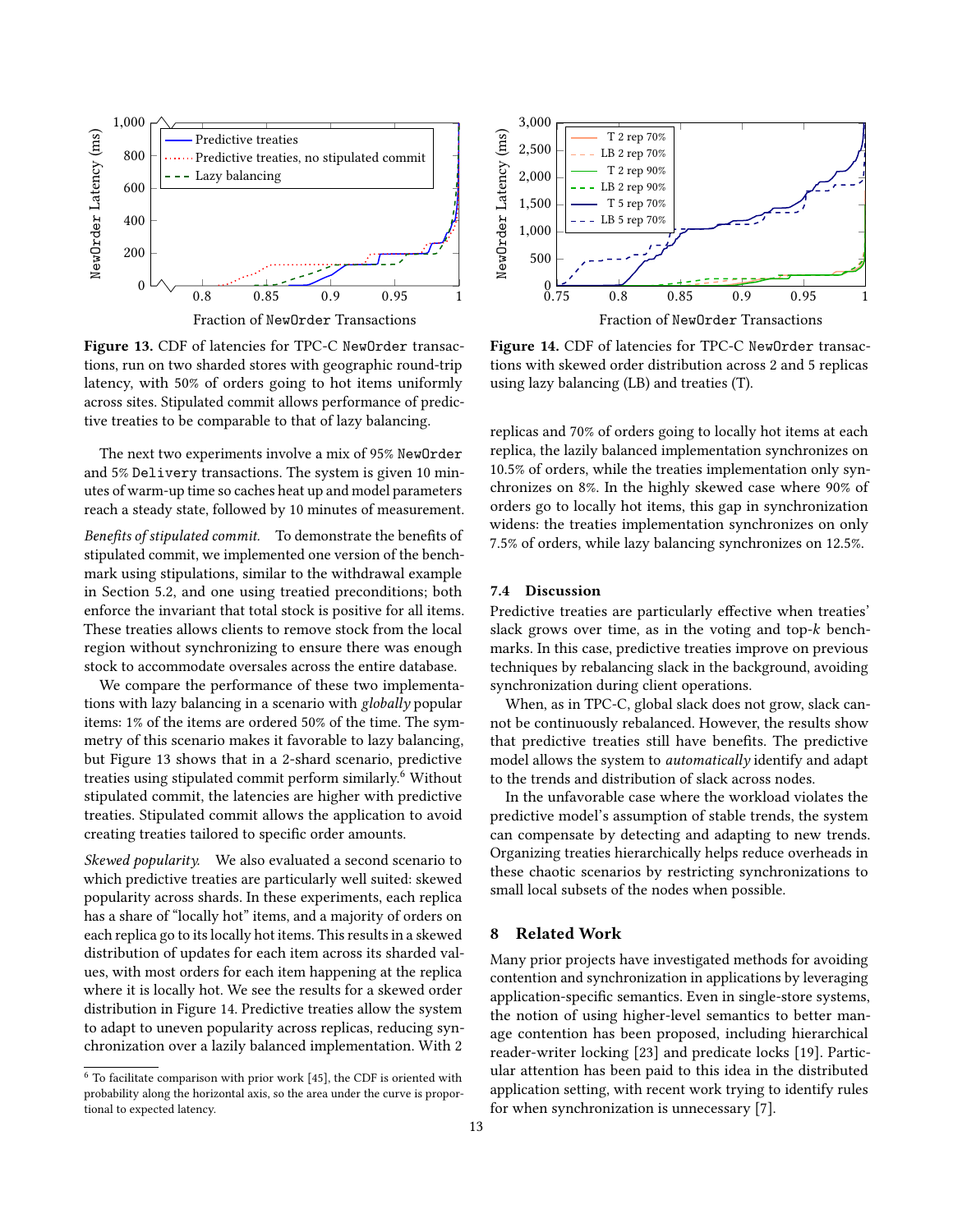Predictive treaties are designed to improve performance of applications built on top of strongly consistent systems by enforcing application invariants. Some work instead starts with efficient systems with weaker consistency guarantees, such as eventual [\[53\]](#page-15-3) or causal consistency [\[34\]](#page-14-30), and introducing techniques such as reservations [\[43\]](#page-14-31) or CRDTs [\[9,](#page-14-5) [47,](#page-15-4) [48\]](#page-15-5) to enforce stronger guarantees where necessary.

In particular, Indigo [\[8\]](#page-14-4) allows creating and using reservations to enforce programmer-specified application invariants in a causally consistent setting. Unlike predictive treaties, Indigo's invariants are statically specified at compile time. They are limited to predicates expressible in first-order logic; for example, Indigo's annotations could not enforce a graph connectedness invariant because it is not expressible in firstorder logic [\[18\]](#page-14-32) without further restrictions on the application, such as knowing all vertices in the graph at compile time. Predictive treaties do not have this limitation because they are generated at run time.

Like predictive treaties, some work focuses on monitoring distributed results that may not be invariant for the lifetime of the application, such as results of computation on stored state or the values seen in a stream [\[16\]](#page-14-14). Some of this work has examined thresholds on vector values [\[27,](#page-14-33) [49\]](#page-15-6) and predictive models [\[22\]](#page-14-18), but focuses on settings like sensor networks where strong consistency is not required.

Leveraging similar insights to anticipate how remote values will continue to behave, distributed simulations and games use dead reckoning [\[39,](#page-14-34) [50,](#page-15-7) [51\]](#page-15-8). This technique extrapolates the last known state and behavior of remote objects to perform tasks such as generating visuals. Dead reckoning is useful when immediately computing a inconsistent result is better than blocking the program to ensure a consistent result. In contrast, predictive treaties use a predictive model to make consistency cheaper.

Similar to the goal of metrics for providing a basis of high level strong guarantees on the system state, Conits [\[54\]](#page-15-9) aims to provide high level consistency guarantees and systems like Pileus [\[52\]](#page-15-10) offer APIs to directly specify SLA-style guarantees on reads and updates. These guarantees are primarily concerned with consistency of individually read and updated items whereas predictive treaties are intended to construct high-level semantic guarantees.

In settings that require stronger consistency guarantees, problems such as monitoring the top  $k$  items in a ranked listing [\[6\]](#page-14-11), thresholds on a single quantity [\[38\]](#page-14-35), or thresholds on linear combinations [\[10,](#page-14-36) [45\]](#page-15-1) have been studied. Prior work similarly divides a slack-like resource between nodes. MDCC [\[28\]](#page-14-37) applies similar techniques to provide better concurrency for georeplicated values, processing transactions that commute without determining an explicit ordering. However, this work is focused on either specialized scenarios or guarantees on individual objects and has not leveraged predictive models nor time dependence to shift slack.

Warranties [\[33\]](#page-14-0), like predictive treaties, allow for compositional predicates built from arbitrary computations. These computations were more general than metrics but assertions are limited to state on a single storage node. Like predictive treaties, warranties have time limits; however, once created, they cannot be revoked before they expire.

Both predictive treaties and warranties leverage compositionality to ensure that enforcement checks recompute only the subcomputations possibly affected by an update. Recomputing only the affected subcomputations to update a result has been explored in work on incremental self-adjusting computation [\[1,](#page-13-2) [12\]](#page-14-38). Incoop [\[12\]](#page-14-38) applies this technique to Hadoop clusters. RDDs [\[55\]](#page-15-11) use a similar technique for a more limited class of distributed applications in a cluster. In databases, this technique is used for incremental view maintenance [\[24\]](#page-14-39), and TxCache [\[42\]](#page-14-40) offers similar functionality for web applications. However, these techniques were not designed for high-latency, geodistributed settings.

# 9 Conclusion

Predictive treaties and metrics are new abstractions for building applications that can benefit from the ability to enforce assertions over their geodistributed state. Predictive treaties are defined in terms of metrics that can be maintained locally and computed hierarchically. Coordination across geographic distances can thereby be reduced. Our results show that these new abstractions permit programs to be straightforwardly built in terms of predictive treaties and metrics, with significant performance benefits.

## Acknowledgments

Many people have offered useful suggestions on this work or its presentation here, including Matthew Milano, Chinawat Isradisaikul, Isaac Sheff, Natacha Crooks, Matthew Burke, Kai Mast, Ethan Cecchetti, Yizhou Zhang, David Bindel, Christoph Koch, Rolph Recto, Rodrigo Rodrigues, Soumya Basu, Drew Zagieboylo, and the anonymous reviewers from the program committee and shadow program committee.

We acknowledge support from NSF grants 1717554 and 1253165 and a National Defense Science and Engineering Graduate (NDSEG) Fellowship. Foster is also a principal research engineer at Barefoot Networks.

# References

- <span id="page-13-2"></span>[1] ACAR, U. A., AHMED, A., AND BLUME, M. Imperative self-adjusting computation. In 35<sup>th</sup> ACM Symp. on Principles of Programming Languages (POPL) (2008), pp. 309–322.
- <span id="page-13-0"></span>[2] Adya, A., Gruber, R., Liskov, B., and Maheshwari, U. Efficient optimistic concurrency control using loosely synchronized clocks. In ACM SIGMOD International Conference on Management of Data (SIGMOD) (San Jose, CA, May 1995), pp. 23–34.
- <span id="page-13-1"></span>[3] Adya, A., and Liskov, B. Lazy consistency using loosely synchronized clocks. In 16<sup>th</sup> ACM Symp. on Principles of Distributed Computing (Aug. 1997), PODC '97, pp. 73–82.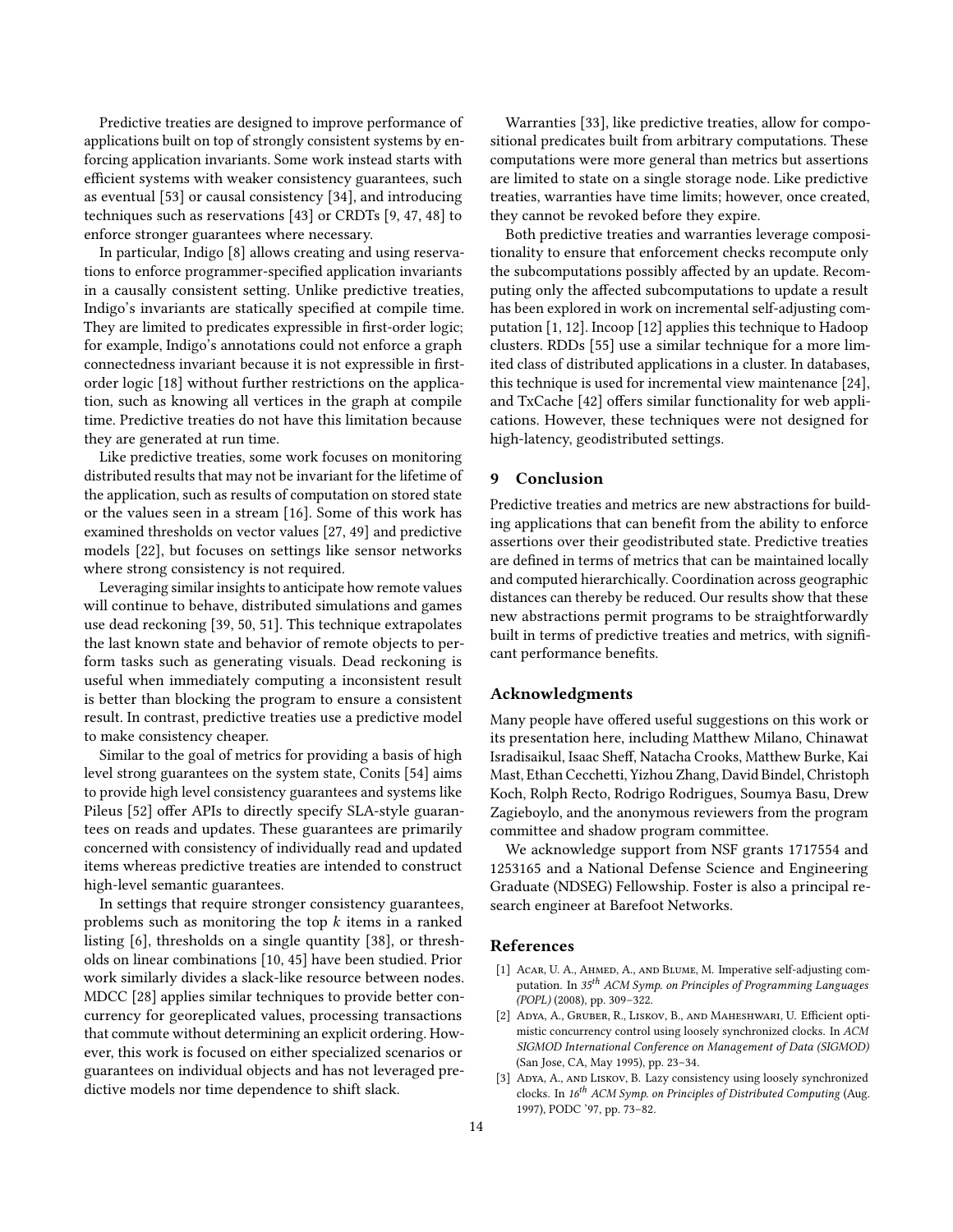- <span id="page-14-22"></span>[4] Aho, A. V., Lam, M. S., SETHI, R., AND ULLMAN, J. D. Compilers: Principles, Techniques, and Tools (2nd Edition). Addison-Wesley Longman Publishing Co., Inc., 2006.
- <span id="page-14-25"></span>[5] ARLITT, M., AND JIN, T. A workload characterization study of the 1998 world cup web site. IEEE network 14, 3 (2000), 30–37.
- <span id="page-14-11"></span>[6] BABCOCK, B., AND OLSTON, C. Distributed top-k monitoring. In Proceedings of the 2003 ACM SIGMOD International Conference on Management of Data (New York, NY, USA, 2003), SIGMOD '03, ACM, pp. 28–39.
- <span id="page-14-29"></span>[7] BAILIS, P., FEKETE, A., FRANKLIN, M. J., GHODSI, A., HELLERSTEIN, J. M., and Stoica, I. Coordination avoidance in database systems. PVLDB 8 (2014), 185–196.
- <span id="page-14-4"></span>[8] Balegas, V., Duarte, S., Ferreira, C., Rodrigues, R., Preguiça, N., Najafzadeh, M., and Shapiro, M. Putting consistency back into eventual consistency. In Proceedings of the Tenth European Conference on Computer Systems (New York, NY, USA, 2015), EuroSys '15, ACM, pp. 6:1–6:16.
- <span id="page-14-5"></span>[9] Balegas, V., Serra, D., Duarte, S., Ferreira, C., Shapiro, M., Rodrigues, R., and Preguiça, N. Extending eventually consistent cloud databases for enforcing numeric invariants. In IEEE Symp. on Reliable Distributed Systems (SRDS) (Sept. 2015).
- <span id="page-14-36"></span>[10] Barbará-Millá, D., and Garcia-Molina, H. The demarcation protocol: A technique for maintaining constraints in distributed database systems. The VLDB Journal 3, 3 (July 1994), 325–353.
- <span id="page-14-1"></span>[11] BERNSTEIN, P. A., HADZILACOS, V., AND GOODMAN, N. Concurrency Control and Recovery in Database Systems. Addison-Wesley Longman Publishing Co., Inc., Boston, MA, USA, 1987.
- <span id="page-14-38"></span>[12] BHATOTIA, P., WIEDER, A., RODRIGUES, R., ACAR, U. A., AND PASQUINI, R. Incoop: MapReduce for incremental computations. In ACM Symp. Cloud Computing (Oct. 2011).
- <span id="page-14-19"></span>[13] Brown, R. G. Exponential smoothing for predicting demand. Operations Research 5, 1 (1957), 145–145.
- <span id="page-14-12"></span>[14] CHONG, C.-Y., AND KUMAR, S. P. Sensor networks: Evolution, opportunities, and challenges. Proceedings of the IEEE 91, 8 (2003), 1247–1256.
- <span id="page-14-8"></span>[15] Corbett, J. C., Dean, J., Epstein, M., Fikes, A., Frost, C., Furman, J. J., Ghemawat, S., Gubarev, A., Heiser, C., Hochschild, P., et al. Spanner: Google's globally distributed database. ACM Transactions on Computer Systems (TOCS) 31, 3 (2013), 8.
- <span id="page-14-14"></span>[16] CORMODE, G. The continuous distributed monitoring model. ACM SIGMOD Record 42, 1 (May 2013), 5–14.
- <span id="page-14-17"></span>[17] DURRETT, R. Probability: Theory and Examples, 4th ed. Cambridge University Press, 2010.
- <span id="page-14-32"></span>[18] EBBINGHAUS, H., FLUM, J., AND THOMAS, W. Mathematical Logic. Undergraduate Texts in Mathematics. Springer New York, 1996.
- <span id="page-14-28"></span>[19] Eswaran, K. P., Gray, J. N., Lorie, R. A., and Traiger, I. L. The notions of consistency and predicate locks in a database system. Comm. of the ACM 19, 11 (Nov. 1976), 624–633. Also published as IBM RJ1487, December 1974.
- <span id="page-14-26"></span>[20] Garofalakis, M., Keren, D., and Samoladas, V. Sketch-based geometric monitoring of distributed stream queries. Proceedings of the VLDB Endowment 6, 10 (Aug. 2013), 937–948.
- <span id="page-14-9"></span>[21] Geng, Y., Liu, S., Yin, Z., Naik, A., Prabhakar, B., Rosenblum, M., and Vahdat, A. Exploiting a natural network effect for scalable, finegrained clock synchronization. In 15<sup>th</sup> USENIX Symp. on Networked Systems Design and Implementation (NSDI) (Apr. 2018), pp. 81–94.
- <span id="page-14-18"></span>[22] Giatrakos, N., Deligiannakis, A., Garofalakis, M., Sharfman, I., and Schuster, A. Prediction-based geometric monitoring over distributed data streams. In Proceedings of the 2012 ACM SIGMOD International Conference on Management of Data (New York, NY, USA, 2012), SIGMOD '12, ACM, pp. 265–276.
- <span id="page-14-27"></span>[23] Gray, J., Lorie, R., Putzolu, G., and Traiger, I. Granularity of locks and degrees of consistency in a shared database. In Modeling in Data Base Management Systems. Amsterdam: Elsevier North-Holland, 1976. Also available in Chapter 3 of Readings in Database Systems, Second Edition, M. Stonebraker Editor, Morgan Kaufmann, 1994.
- <span id="page-14-39"></span>[24] Gupta, A., Mumick, I. S., and Subrahmanian, V. S. Maintaining

views incrementally. In ACM SIGMOD International Conference on Management of Data (SIGMOD) (1993), pp. 157–166.

- <span id="page-14-2"></span>[25] HERLIHY, M., AND WING, J. Linearizability: A correctness condition for concurrent objects. Technical Report CMU-CS-88-120, Carnegie Mellon University, Pittsburgh, Pa., 1988.
- <span id="page-14-20"></span>[26] Holt, C. C. Forecasting trends and seasonals by exponentially weighted averages. carnegie institute of technology. Tech. rep., Pittsburgh ONR memorandum, 1957.
- <span id="page-14-33"></span>[27] Keren, D., Sharfman, I., Schuster, A., and Livne, A. Shape sensitive geometric monitoring. IEEE Transactions on Knowledge and Data Engineering 24, 8 (Aug. 2012), 1520–1535.
- <span id="page-14-37"></span>[28] Kraska, T., Pang, G., Franklin, M. J., Madden, S., and Fekete, A. MDCC: Multi-data center consistency. In ACM SIGOPS/EuroSys European Conference on Computer Systems (Apr. 2013).
- <span id="page-14-10"></span>[29] Lee, K. S., Wang, H., Shrivastav, V., and Weatherspoon, H. Globally synchronized time via datacenter networks. In SIGCOMM (2016), pp. 454–467.
- <span id="page-14-15"></span>[30] LISKOV, B. Practical uses of synchronized clocks in distributed systems. In  $10^{th}$  ACM Symp. on Principles of Distributed Computing (Aug. 1991), PODC '91, pp. 1–9.
- <span id="page-14-16"></span>[31] Liskov, B., Shrira, L., and Wroclawski, J. Efficient at-most-once messages based on synchronized clocks. ACM Trans. on Computer Systems 9, 2 (May 1991), 125–142.
- <span id="page-14-24"></span>[32] Liu, J., George, M. D., Vikram, K., Qi, X., Waye, L., and Myers, A. C. Fabric: A platform for secure distributed computation and storage. In 22<sup>nd</sup> ACM Symp. on Operating System Principles (SOSP) (Oct. 2009), pp. 321–334.
- <span id="page-14-0"></span>[33] Liu, J., Magrino, T., Arden, O., George, M. D., and Myers, A. C. Warranties for faster strong consistency. In  $11^{th}$  USENIX Symp. on Networked Systems Design and Implementation (NSDI) (Apr. 2014), pp. 513–517.
- <span id="page-14-30"></span>[34] LLOYD, W., FREEDMAN, M. J., KAMINSKY, M., AND ANDERSEN, D. G. Don't settle for eventual: scalable causal consistency for wide-area storage with COPS. In 23<sup>rd</sup> ACM Symp. on Operating System Principles (SOSP) (2011).
- <span id="page-14-7"></span>[35] MARZULLO, K. Loosely-Coupled Distributed Services: A Distributed Time Service. PhD thesis, Stanford University, Stanford, Ca., 1983.
- <span id="page-14-21"></span>[36] MENTH, M., AND HAUSER, F. On moving averages, histograms and time-dependentrates for online measurement. In Proceedings of the 8th ACM/SPEC on International Conference on Performance Engineering (New York, NY, USA, 2017), ICPE '17, ACM, pp. 103–114.
- <span id="page-14-6"></span>[37] MILLS, D. L. Network time protocol (version 3) specification, implementation and analysis. Network Working Report RFC 1305, Mar. 1992.
- <span id="page-14-35"></span>[38] O'NEIL, P. The escrow transactional method. ACM Trans. on Database Systems 11, 4 (Dec. 1986), 405–430.
- <span id="page-14-34"></span>[39] PANTEL, L., AND WOLF, L. C. On the suitability of dead reckoning schemes for games. In Proceedings of the 1st Workshop on Network and System Support for Games (New York, NY, USA, 2002), NetGames '02, ACM, pp. 79–84.
- <span id="page-14-3"></span>[40] PAPADIMITRIOU, C. H. The serializability of concurrent database updates. Journal of the ACM 26, 4 (Oct. 1979), 631–653.
- <span id="page-14-13"></span>[41] Piantoni, R., and Stancescu, C. Implementing the Swiss exchange trading system. In Fault-Tolerant Computing, 1997. FTCS-27. Digest of Papers., Twenty-Seventh Annual International Symposium on (1997), IEEE, pp. 309–313.
- <span id="page-14-40"></span>[42] PORTS, D. R. K., CLEMENTS, A. T., ZHANG, I., MADDEN, S., AND LISKOV, B. Transactional consistency and automatic management in an application data cache. In 9<sup>th</sup> USENIX Symp. on Operating Systems Design and Implementation (OSDI) (2010).
- <span id="page-14-31"></span>[43] PREGUICA, N., MARTINS, J. L., CUNHA, M., AND DOMINGOS, H. Reservations for conflict avoidance in a mobile database system. In Proceedings of the 1st International Conference on Mobile Systems, Applications and Services (New York, NY, USA, 2003), MobiSys '03, ACM, pp. 43–56.
- <span id="page-14-23"></span>[44] RAMAKRISHNAN, R., AND GEHRKE, J. Database Management Systems, 3 ed. McGraw-Hill, Inc., New York, NY, USA, 2003.